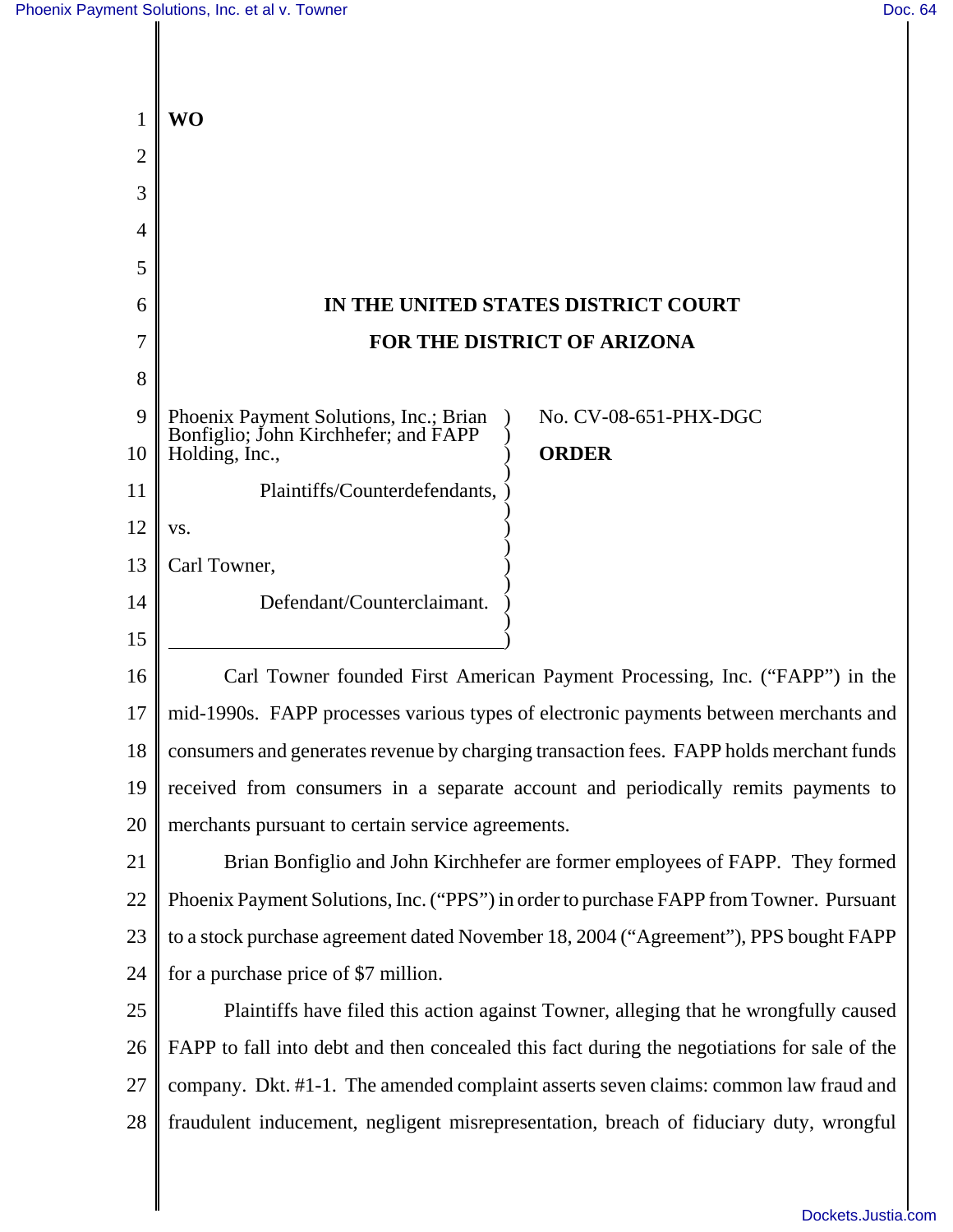1 2 3 4 distribution in violation of A.R.S. § 10-640, fraudulent transfer, fraud in the execution, and constructive trust and accounting. Dkt. #1-2. Towner asserts several counterclaims primarily relating to the parties' performance (or lack thereof) under a software addendum to the Agreement. Dkt. #15.

5 6 7 The parties have filed motions for summary judgment. Dkt. ##47, 51. The motions have been fully briefed. Dkt. ##57, 59, 61, 62. For reasons that follow, the Court will grant the motions in part and deny them in part.<sup>1</sup>

8

# **I. Summary Judgment Standard.**

9 10 11 12 13 14 15 16 17 A party seeking summary judgment "always bears the initial responsibility of informing the district court of the basis for its motion, and identifying those portions of [the record] which it believes demonstrate the absence of a genuine issue of material fact." *Celotex Corp. v. Catrett*, 477 U.S. 317, 323 (1986). Summary judgment is appropriate if the evidence, viewed in the light most favorable to the nonmoving party, shows "that there is no genuine issue as to any material fact and that the movant is entitled to judgment as a matter of law." Fed. R. Civ. P. 56(c). Only disputes over facts that might affect the outcome of the suit will preclude the entry of summary judgment. *Anderson v. Liberty Lobby, Inc.*, 477 U.S. 242, 248 (1986).

18 **II. Plaintiffs' Claims.**

19 20 21 22 23 24 Plaintiffs' claim for fraudulent transfer (count five) has been dismissed. Dkt. #10. Towner seeks summary judgment on the other six claims. Towner argues, among other things, that (1) certain claims are time barred, (2) Plaintiffs cannot show any fraudulent misrepresentations, (3) Plaintiffs cannot establish justifiable reliance in support of the negligent misrepresentation claim, and the claim fails to the extent it is based on Towner's alleged promises of future conduct, (4) the breach of fiduciary claim fails because FAPP

<sup>26</sup> 27 28 <sup>1</sup>Plaintiffs' request for oral argument is denied because the parties have thoroughly briefed the issues and oral argument will not aid the Court's decision. *See Lake at Las Vegas Investors Group, Inc. v. Pac. Dev. Malibu Corp.*, 933 F.2d 724, 729 (9th Cir. 1991); *Partridge v. Reich*, 141 F.3d 920, 926 (9th Cir. 1998).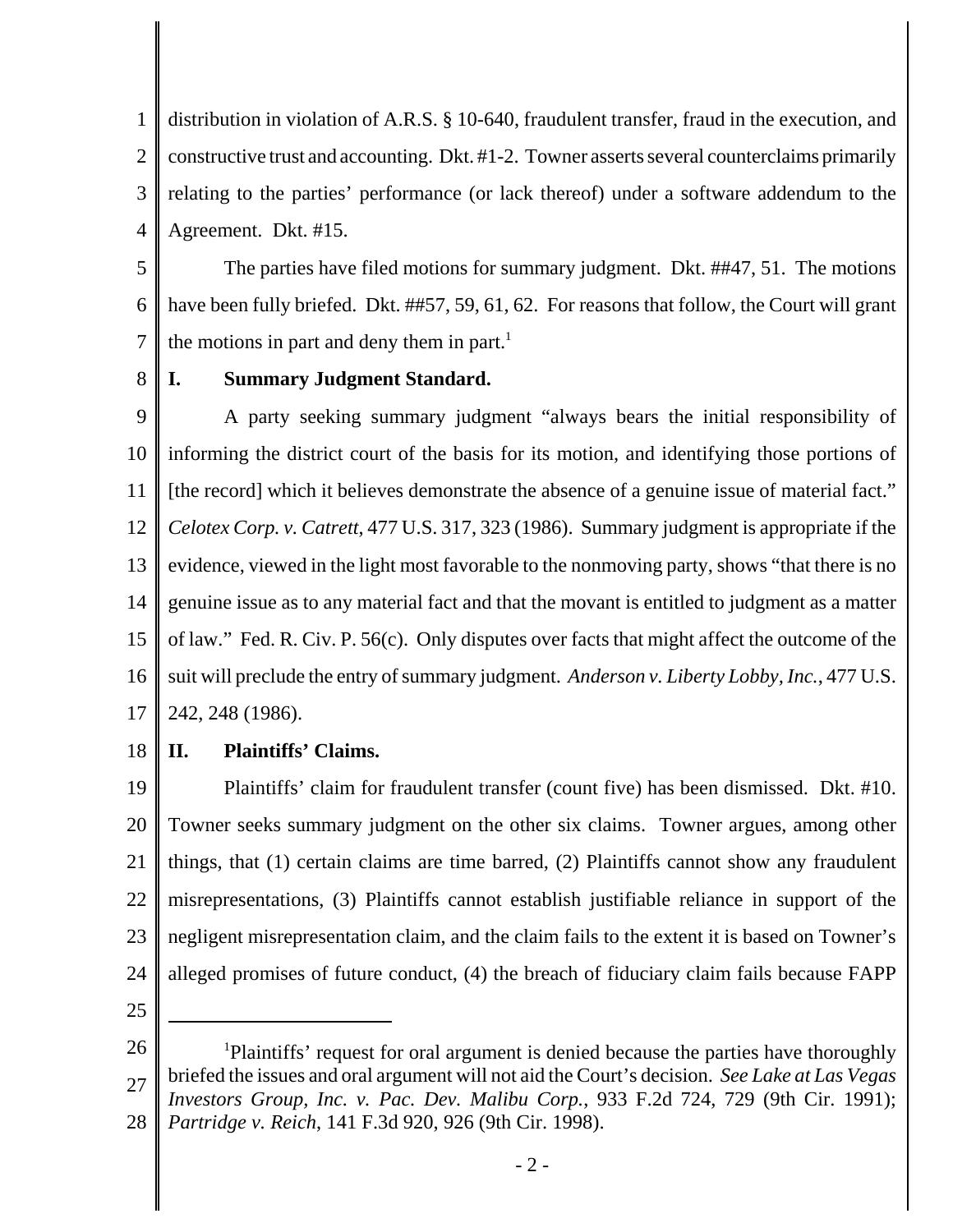1 2 3 4 5 6 7 8 9 suffered no injury, (5) the claim for fraud in the execution fails because Plaintiffs cannot establish mutual mistake and were aware of the contents of the Agreement when they signed it, (6) the claim for wrongful distribution under A.R.S. § 10-640 fails because Towner's withdrawal of \$2 million from FAPP was not a distribution and FAPP was solvent when the withdrawal was made, and (7) Plaintiffs' claims are barred by the *Bangor Punta* doctrine. Dkt. #47. Plaintiffs argue that they are entitled to summary judgment on the claims for breach of fiduciary duty and violation of A.R.S. § 10-640, and that partial summary judgment is appropriate with respect to the falsity of certain representations made by Towner. Dkt. #51 at 2-13. The Court will address each argument.

10

#### **A. Statute of Limitations.**

11 12 13 14 15 16 17 18 19 20 21 The initial structure of the sale, according to Plaintiffs, was that PPS would borrow \$5 million of merchant funds from FAPP to pay Towner for his interest in the company and the loan would be repaid with future earnings. Dkt. #52 ¶¶ 28, 32. A report generated from FAPP's QuickBooks accounting software showed \$2 million less than that reflected in a report generated from FAPP's payment processing software. *Id.* ¶ 29. Towner purportedly stated that this difference represented \$2 million in equity that he intended to keep and the \$5 million purchase price therefore needed to be raised to \$7 million. *Id.* ¶¶ 30, 38. Plaintiffs claim that the \$2 million difference was not equity, but instead was money Towner had taken from merchant funds by writing himself a check in May 2004. *Id.* ¶¶ 39-41. Towner asserts that the \$2 million constituted a company reserve properly booked on FAPP balance sheets as an asset entitled "Reserve CET." Dkt. #58 ¶ 30.

22 23 24 25 26 27 28 Towner argues that any claims relating to the Reserve CET and statements that FAPP had \$2 million in equity are time barred. Dkt. #47 at 3-4. Arizona law establishes a threeyear statute of limitations for fraud (A.R.S. § 12-543(3)) and a two-year period for negligent misrepresentation and breach of fiduciary duty (A.R.S. § 12-542(1)). Under Arizona's "discovery rule," a cause of action accrues when "the plaintiff knows or, in the exercise of reasonable diligence, should know the facts underlying the cause." *Gust, Rosenfeld & Henderson v. Prudential Ins. Co. of Am.*, 898 P.2d 964, 966 (Ariz. 1995).

- 3 -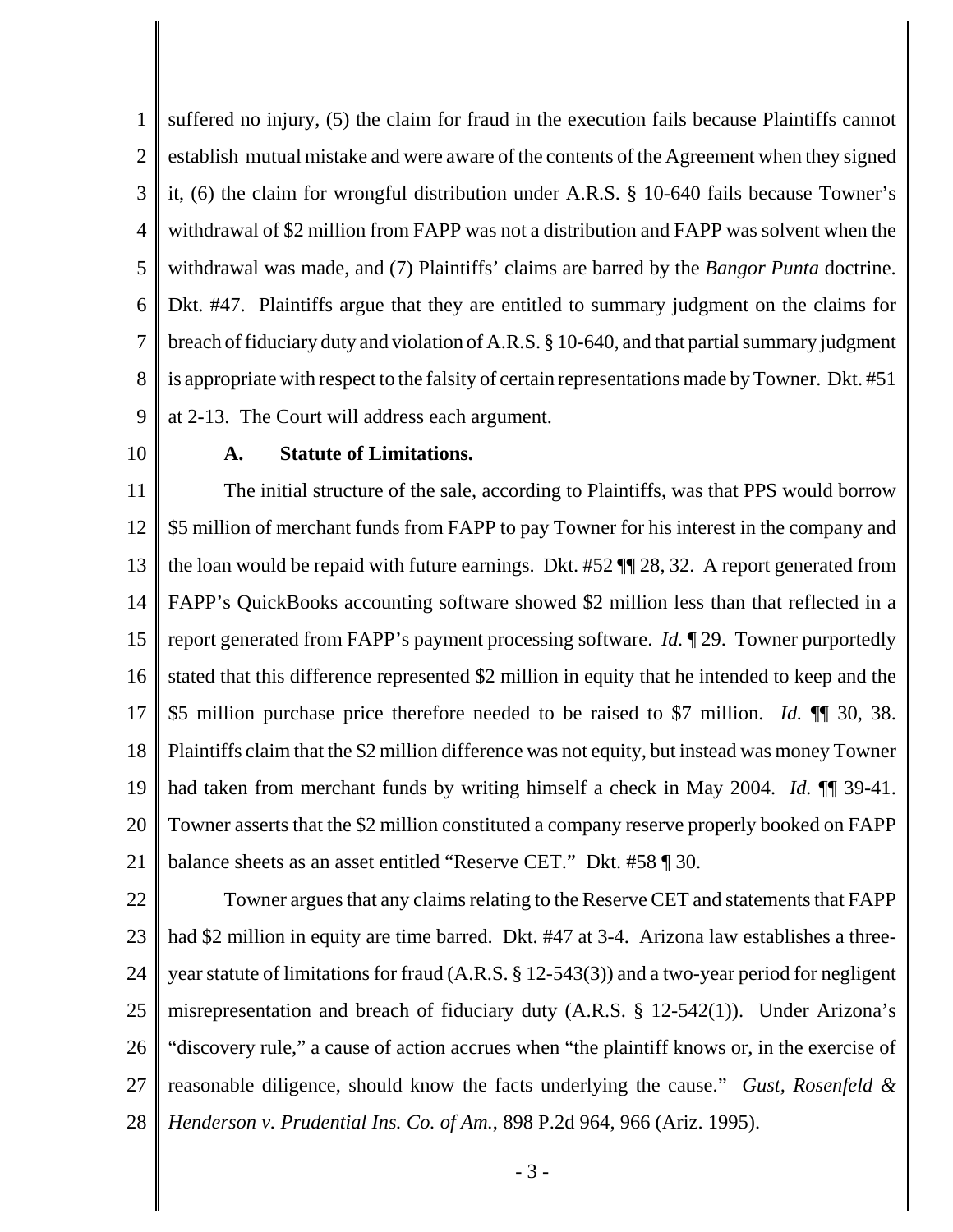1 2 3 4 5 6 The parties agree on the length of the relevant limitation periods, but disagree on when the claims accrued. Towner contends that Plaintiffs knew of the possibility of fraud and resulting injury as early as December 2004, more than three years before filing suit on January 31, 2008. Dkt. #47 at 3-4. Plaintiffs contend that they did not discover that Towner had misrepresented the \$2 million in "equity" until June 2006, less than two years before the suit. Dkt. #59 at 3-4.

7 8 9 10 11 12 13 14 15 16 17 18 19 20 21 It is well settled that "determinations of the time when discovery occurs and a cause of action accrues 'are usually and necessarily questions of fact for the jury.'" *Walk v. Ring*, 44 P.3d 990, 996 (Ariz. 2002) (citations omitted). In this case, Plaintiffs have presented evidence showing that although they were aware of the \$2 million accounting discrepancy at the time of sale, they believed Towner when he said the \$2 million represented equity in FAPP and they did not discover that it actually constituted merchant funds until June 2006 when Bonfiglio examined FAPP's books in response to a tax question posed by Towner. Dkt. #60-2 at 71-78. Towner contends that Plaintiffs were on notice to investigate the \$2 million discrepancy in December 2004. Towner relies on an e-mail dated December 10, 2004, in which Bonfiglio stated that he "was pretty freaked out" after meeting with FAPP's counsel, but that he would feel good about everything going forward if they "do the [\$2 million] and just seek out advice to verify everything is kosher within the next month or two." Dkt. #50-3 at 8. Towner also relies on a December 20, 2004 letter he received from FAPP's counsel noting "serious legal issues" arising out of the structure of the Agreement and the money paid to Towner for his interest in FAPP. Dkt. #50-3 at 10-11.

22 23 24 25 26 27 28 Construing the evidence in Plaintiffs' favor, as the Court must on Towner's summary judgment motion, the Court concludes that there are triable issues as to when Plaintiffs' claims accrued. Bonfiglio has testified that the \$2 million referenced in his e-mail had nothing to do with the Reserve CET or the purported \$2 million in equity. Dkt. #50-2 at 26. While the letter from counsel references "serious legal issues" (Dkt. #50-3 at 10), it is not clear from the record what those issues were or whether they were communicated to Plaintiffs. Whether Plaintiffs should have suspected Towner's misconduct earlier than June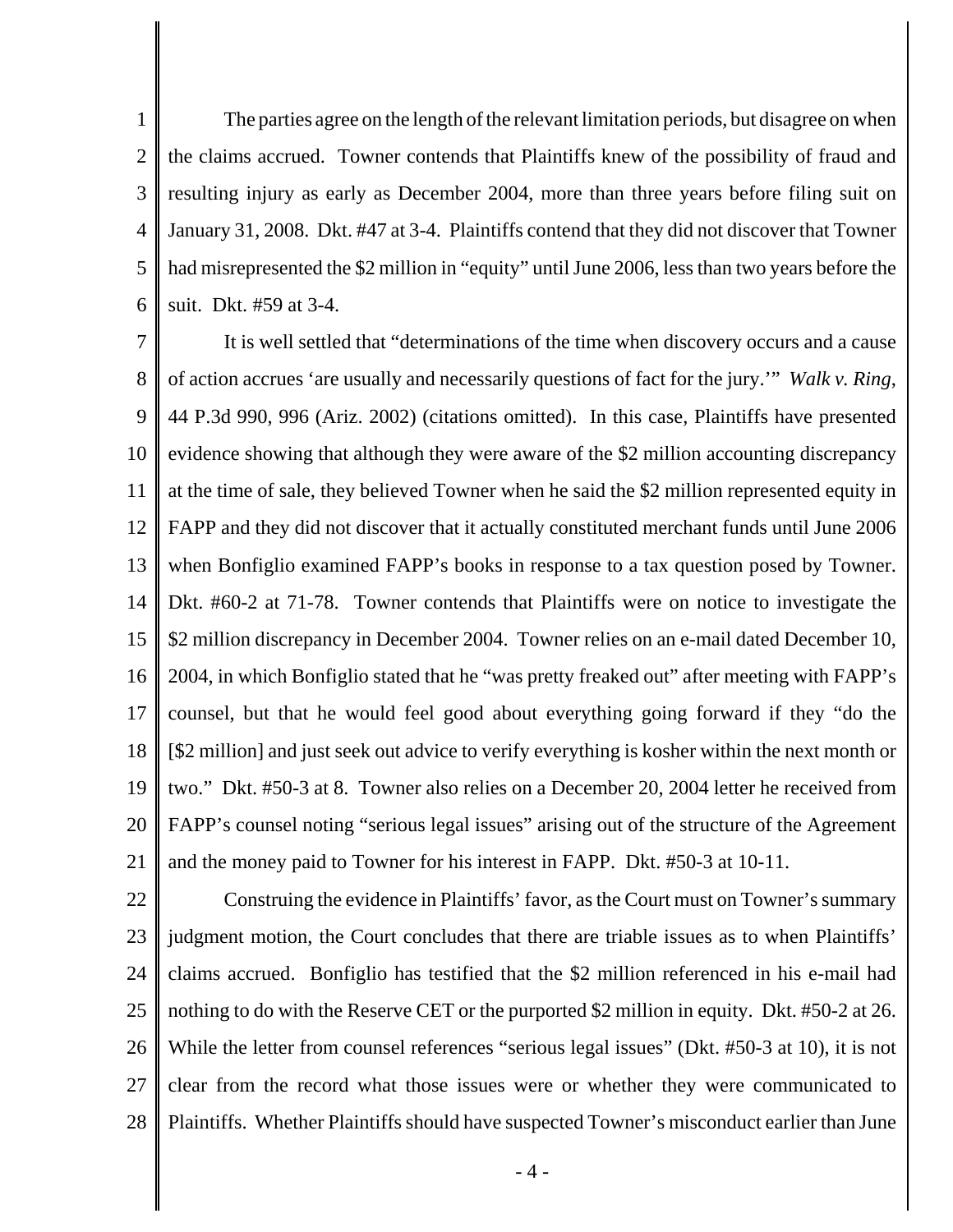1 2 3 4 2006 "is the very sort of factual determination that must be left for the jury[.]" *Walk*, 44 P.3d at 996; *see Gust, Rosenfeld*, 898 P.2d at 969 (trial court correctly allowed jury to decide when cause of action accrued). The Court will deny summary judgment on Towner's statute of limitations defense.

#### 5

6

# **B. Misrepresentations.**

#### **1. Plaintiffs' request for partial summary judgment.**

7 8 9 10 11 12 13 14 15 16 To establish their claims for fraud (counts one and six) and negligent misrepresentation (count two), Plaintiffs intend to show that Towner made certain misrepresentations. Dkt. #51 at 9. Plaintiffs seek summary adjudication of the fact that Towner's statement that FAPP had \$2 million in equity is false. *Id.* at 9-10. Courts have "open-ended discretion to decide whether it is practicable to determine what facts are not genuinely at issue." Fed. R. Civ. P. 56, Advisory Comm. Notes (2007 Ams.). Courts in this Circuit "'have found independent requests for partial summary adjudication to be appropriate where the fact or issue to be adjudicated is potentially case dispositive.'" *Harris Tech. Sales, Inc. v. Eagle Test Sys., Inc.*, No. 06-02471-PHX-RCB, 2008 WL 343260, at \*9 (D. Ariz. Feb. 5, 2008) (citation omitted).

17 18 19 20 21 22 23 24 25 26 27 28 Plaintiffs' fraud and negligent misrepresentation claims involve multiple elements. *See Haisch v. Allstate Ins. Co.*, 5 P.3d 940, 944 (Ariz. Ct. App. 2000) (fraud and negligent misrepresentation); Restatement (Second) of Contracts §§ 163-64 (1981) (fraudulent inducement and fraud in the execution). Because falsity is but one of those elements (*see id.*), summary adjudication of the issue of falsity would not be dispositive of any claim in the case. Moreover, Towner disputes having ever told Plaintiffs that FAPP had \$2 million in equity. Dkt. #58 ¶¶ 30, 38; Dkt. #58-4 at 50, ¶ 10. Because that dispute and others must be resolved by the trier of fact, the Court concludes that it is not practicable nor an efficient use of judicial resources to determine the single issue of falsity on summary judgment. The Court will deny Plaintiffs' request for partial summary judgment. *See In re Neopharm, Inc. Sec. Litig.*, No. 02 C 2976, 2007 WL 625533, at \*7 (N.D. Ill. Feb. 23, 2007) (declining to enter order determining facts where doing so "would not further the litigation and . . . would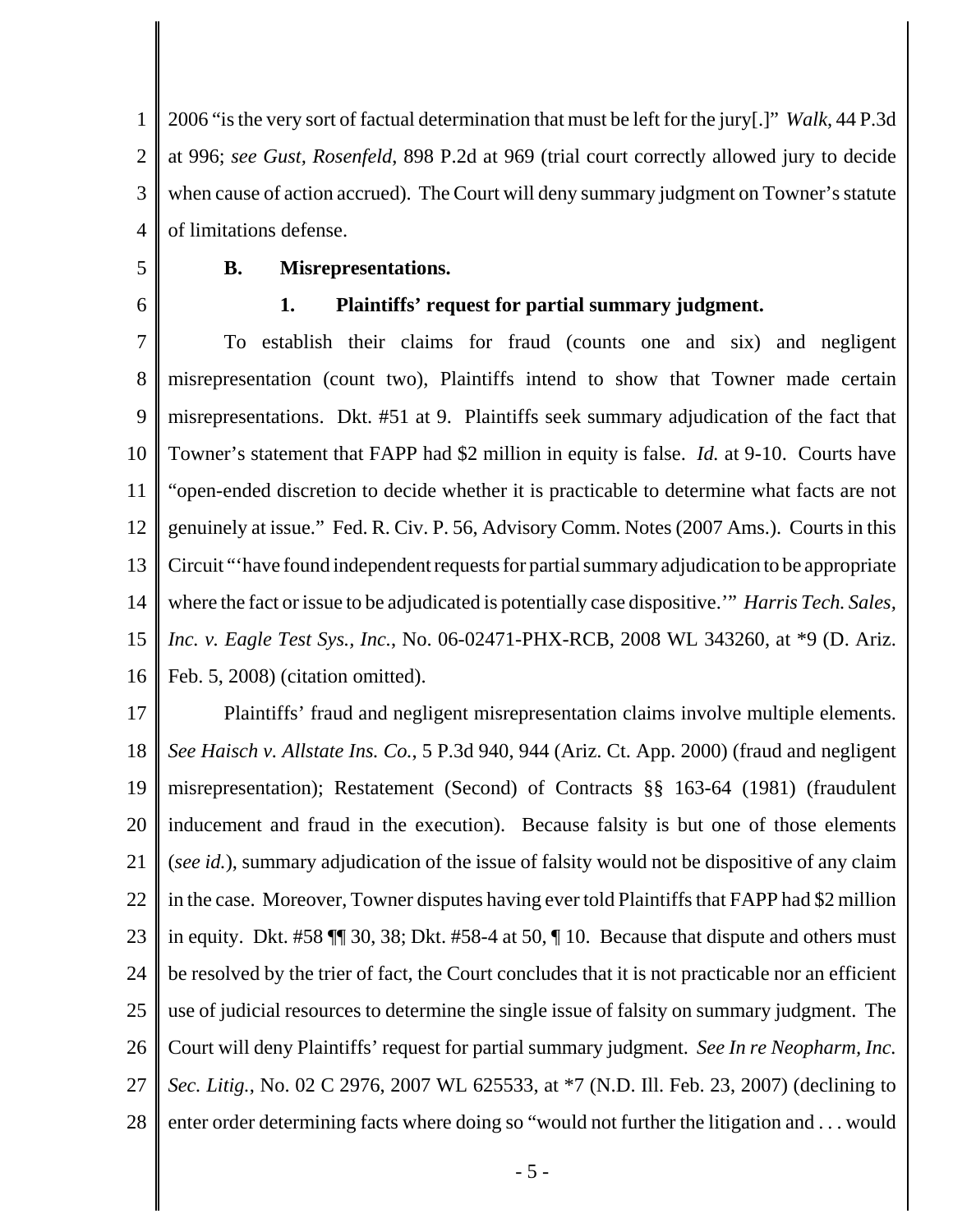1 2 3 4 5 6 waste judicial resources"); *In re Bridgestone/Firestone, Inc.*, No. IP 00-9373-C-B/S, 2002 WL 1011781, at  $*1$  (S.D. Ind. May 13, 2002) (declining request for summary adjudication and noting that "the court's discretion to determine *issues* – as opposed to *claims* – is most prudently exercised when . . . a decision on the issue presented could significantly pare down the presentation of proof at trial or materially advance the settlement of the case") (emphasis in original).

7 8 9 10 11 12 13 14 15 Plaintiffs contend that Towner's declaration testimony is a "sham" and cannot be used to contradict paragraphs 39 and 41 of his statement of facts in which he admits having told Plaintiffs that FAPP had \$2 million in equity. Dkt. #62 at 7-8. Towner has made clear, however, that the facts asserted in his statement of facts are assumed true solely for the purpose of his own summary judgment motion. Dkt. #48 at 1. Moreover, Towner's declaration is not a sham because paragraphs 39 and 41 are based not on Towner's own testimony, but on allegations of the complaint and testimony from Plaintiffs (Dkt. #48 at 6). *See Kennedy v. Allied Mut. Ins. Co.*, 952 F.2d 262, 266 (9th Cir. 1991) (a declaration may be determined a sham only where it flatly contradicts earlier testimony from the declarant).

16

#### **2. Towner's arguments.**

17 18 19 20 21 22 23 24 25 Plaintiffs' fraud and negligent misrepresentation claims are based in part on several alleged misrepresentations: (1) that the \$2 million accounting discrepancy constituted FAPP equity (rather than merchant funds), (2) that Towner would return money to FAPP and "would always be there" for the company if it had financial shortfalls or was not successful, (3) that FAPP was financially strong, (4) that the Agreement was prepared by counsel and reviewed by an accountant, and (5) that the addendum to the Agreement (stating that Plaintiffs had not relied on information provided by Towner) was a mere formality. *See* Dkt. #15  $\P$  16, 26, 33; Dkt. #47-2 at 23-25.<sup>2</sup> Towner seeks summary judgment on the first three statements (Dkt. #47 at 7-8, 14) and makes several arguments in support (*id.* at 7-15).

26

First, Towner argues that the fraud claims relating to the Reserve CET are

<sup>28</sup> <sup>2</sup>  $2$ In connection with these statements, Towner allegedly failed to record the \$2 million in FAPP's books and concealed his personal use of merchant funds. Dkt. #47 at 7-8.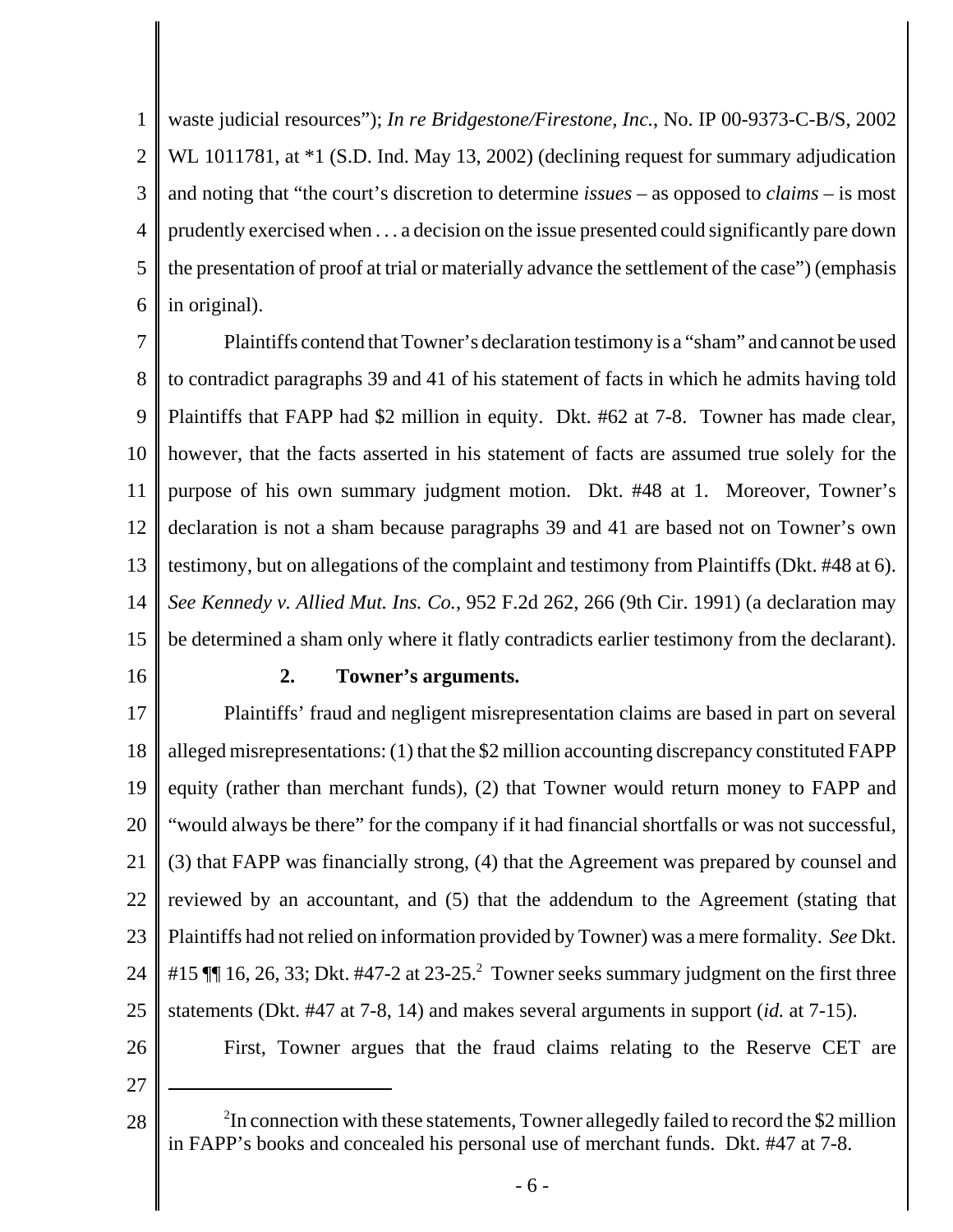1 2 3 4 5 6 7 8 9 built entirely upon a "tenuous series of inferences" derived from his alleged use of the word "equity." *Id.* at 8-9. It is undisputed that Towner caused FAPP to write him a check for \$2 million, that he deposited the check into his personal bank account, and that merchant funds – rather than company earnings or profits – were used to cover the check. Dkt. #48 ¶¶ 6, 8, 10; Dkt. #52 ¶¶ 41, 42, 46. A jury reasonably could infer from these facts that Towner intentionally misrepresented to Plaintiffs that FAPP had \$2 million in "equity" at the time of sale. "[W]here divergent ultimate inferences may reasonably be drawn from the undisputed facts, summary judgment is improper." *Miller v. Glenn Miller Prods., Inc.*, 454 F.3d 975, 988 (9th Cir. 2006).

10 11 12 13 14 15 16 Towner contends that intent to defraud may not be inferred given that the \$2 million was withdrawn from FAPP six months before its sale. *Id.* at 9. But Plaintiffs' fraud claims are based not on the withdrawal itself, but on Towner's alleged statement during negotiations that the money constituted equity. *See* Dkt. #59 at 11. Moreover, the issue of intent is a "'factual issue[] inappropriate for resolution by summary judgment.'" *Mendocino Envtl. Ctr. v. Mendocino County*, 192 F.3d 1283, 1302 (9th Cir. 1999) (citation omitted). The Court will deny summary judgement with respect to the fraud claims relating to the Reserve CET.

17 18 19 20 21 22 23 24 25 26 27 Second, Towner argues that the fraud and negligent misrepresentation claims relating to the fact that merchant funds were used to pay a \$1.5 million settlement with the Federal Trade Commission ("FTC") fail as a matter of law because he made no affirmative representation about that settlement. Dkt. #47 at 8, 14. Plaintiffs correctly note that failure to disclose material information may constitute actionable fraud (Dkt. #59 at 13). *See Madisons Chevrolet, Inc. v. Donald*, 505 P.2d 1039, 1042 (Ariz. 1973); *Formento v. Encanto Bus. Park*, 744 P.2d 22, 28 (Ariz. Ct. App. 1987) ("The distinction between fraudulent, affirmative misrepresentation and fraudulent concealment is often a distinction without a difference."). Similarly, "[n]egligent misrepresentation may be by omission or nondisclosure of material facts as well as by overt misrepresentation." *Alaface v. Nat'l Inv. Co.*, 892 P.2d 1375, 1387 n.3 (Ariz. Ct. App. 1994). The Court will deny summary judgement with respect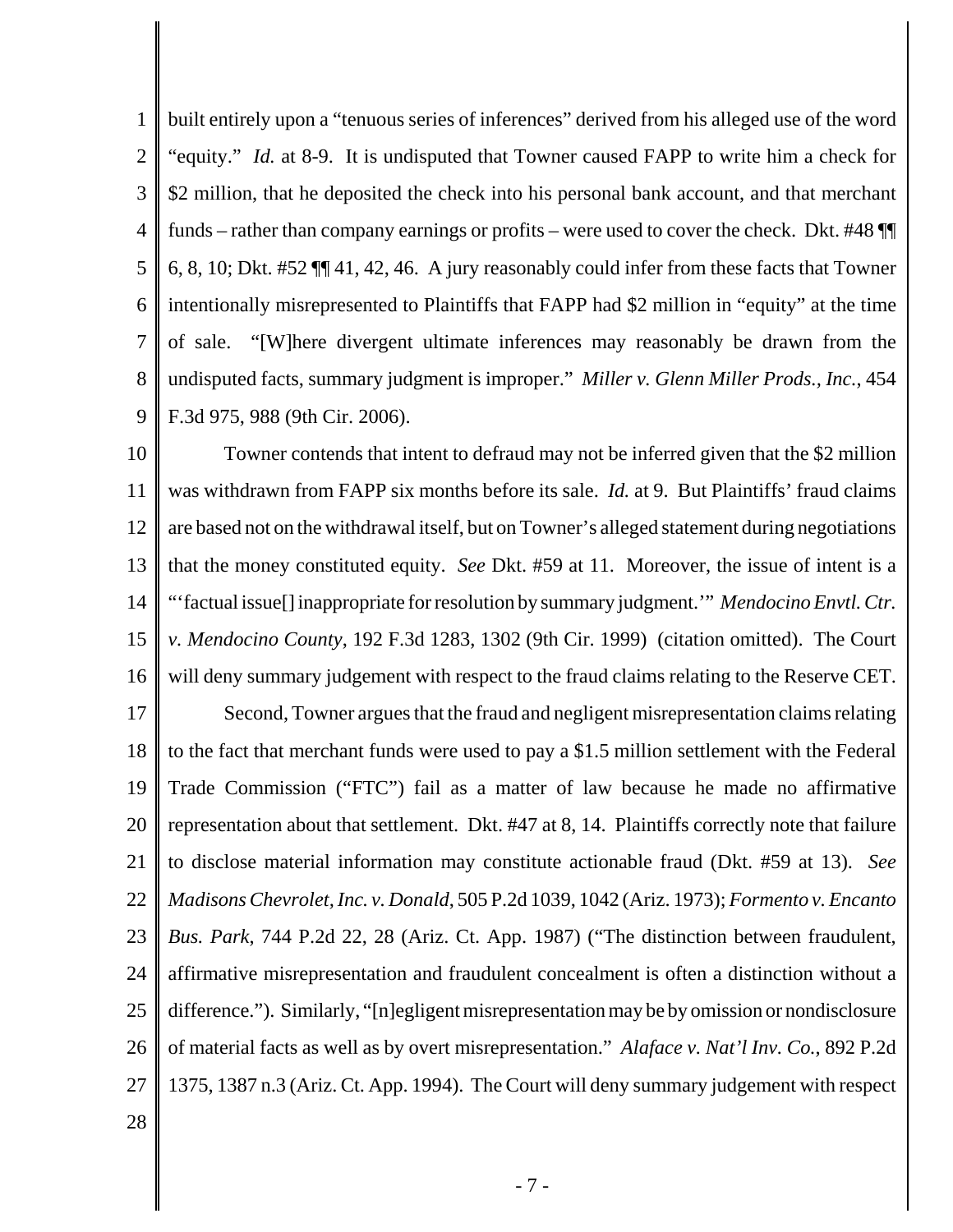1 to this issue. $3$ 

2 3 4 5 6 7 8 Third, Towner asserts that FAPP's purchase price was based not on the amount of any equity in FAPP, but upon its potential future earnings. Towner further asserts that FAPP's earnings have been sufficient to allow Plaintiffs to both repay the \$5 million they borrowed and make substantial profits. Towner argues that even if the \$2 million he withdrew from FAPP constituted merchant funds (rather than equity), and even if he used those funds for his own personal benefit, the fraud claims still fail because Plaintiffs ultimately received exactly what Towner promised – a profitable company. Dkt. #47 at 9-12.

9 10 11 12 13 14 15 16 17 This argument is misplaced. Plaintiffs do not contend that FAPP was not worth the \$5 million they borrowed from the company to pay Towner. Plaintiffs claim that because Towner failed to tell them that merchant funds had been used to pay Towner \$2 million and to pay the \$1.5 million FTC settlement, Plaintiffs were forced to pay \$3.5 million in merchant liabilities that they did not know existed when they bought the company. *See* Dkt. #59 at 12- 13; Dkt. #60 at 22, ¶ 1. Put another way, but for Towner's alleged fraud, the \$3.5 million Plaintiffs used to reimburse merchants would have been retained as company earnings. There are genuine issues of fact as to whether Towner fraudulently caused Plaintiffs damages. The Court will deny summary judgement with respect to this issue.

18 19 20 21 22 23 24 25 Towner asserts in his reply that Plaintiffs "have failed to meet their burden of producing evidence that they paid anything to FAPP's merchants to satisfy the alleged \$3.5 million liability." Dkt. #61 at 4. Towner construes Bonfiglio's testimony on this issue (Dkt. #60-2 at 26-27) as a mere "unsubstantiated assertion." Dkt. #61 at 4. Towner did not make this argument in his motion. *See Celotex*, 477 U.S. at 323 (discussing the moving party's summary judgment burden). Moreover, the weight to be given to Bonfiglio's testimony is for the jury to decide. *See Anderson*, 477 U.S. at 255 ("Credibility determinations, the weighing of evidence, and the drawing of inferences from the facts are

<sup>27</sup> 28  $3$ The Court will not consider Towner's arguments, made for the first time in his reply, that he had no duty to disclose the FTC payment and the payment was not material (Dkt. #61 at 9-10). *See Gadda v. State Bar of Cal.*, 511 F.3d 933, 937 n.2 (9th Cir. 2007).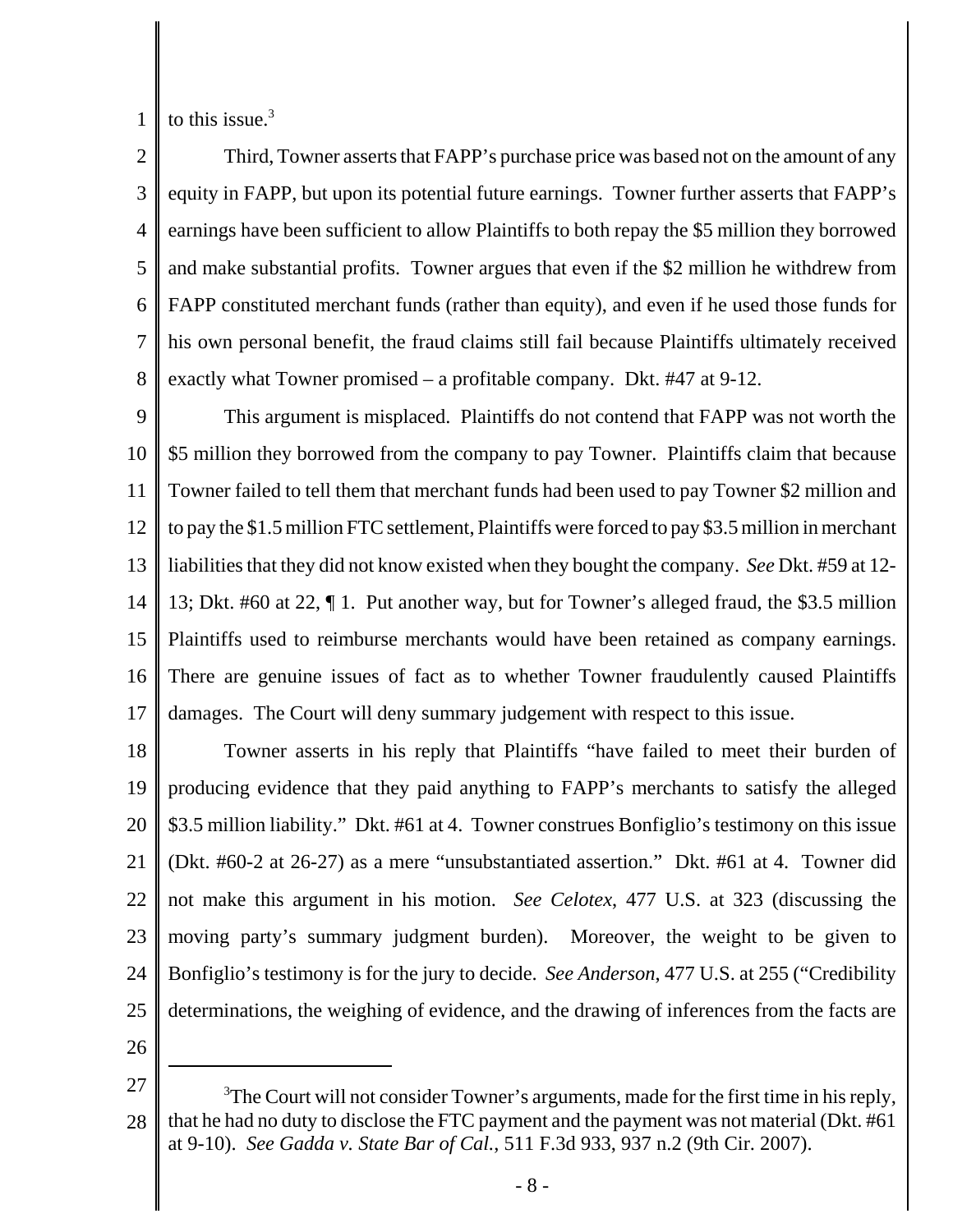1 jury functions, not those of a judge.").

2 3 4 5 6 7 8 9 10 11 12 Fourth, Towner argues that his alleged statements that he would return money to FAPP and would always be there for the company are promises of future conduct that cannot form the basis of a negligent misrepresentation claim. Dkt. #47 at 14-15. Towner is correct that under Arizona law "[a] promise of future conduct is not a statement of fact capable of supporting a claim of negligent misrepresentation." *McAlister v. Citibank*, 829 P.2d 1253, 1261 (Ariz. Ct. App. 1992). Plaintiffs provide no response to Towner's claim regarding Arizona law on this issue, nor do Plaintiffs contend that the alleged statements are actionable statements of fact.<sup>4</sup> Because Towner's alleged statements are non-actionable promises of future conduct, the Court will grant summary judgment in Towner's favor to the extent Plaintiffs rely on those statements in support of their negligent misrepresentation claim (count two).

13 14 15 16 17 18 19 20 21 Fifth, Towner argues that no investor reasonably would have relied on the statement that FAPP was financially "strong" and the statement therefore constitutes non-actionable puffery. Dkt. #47 at 10. "Puffing generally is defined as exaggerated, vague, or loosely optimistic statements about a company that are deemed so immaterial and unworthy of reliance that they cannot serve as the basis for liability[.]" *Zack v. Allied Waste Indus., Inc.*, No. CIV04-1640PHXMHM, 2005 WL 3501414, at \*9 (D. Ariz. Dec. 15. 2005). "Ultimately, the difference between a statement of fact and mere puffery rests in the specificity or generality of the claim." *Newcal Indus., Inc. v. IKON Office Solution*, 513 F.3d 1038, 1053 (9th Cir. 2008).

22 23 24 25 26 The statement that FAPP was financially "strong" is not an objectively quantifiable statement, but a vague and optimistic assertion regarding the company's overall financial condition. "That kind of general assertion is classic puffery." *Newcal*, 513 F.3d at 1053. Because the alleged statement is "so vague that a reasonable investor could not have expected to rely on it," *Zack*, 2005 WL 3501414, at \*9, the Court will grant Towner's

<sup>28</sup> <sup>4</sup>Plaintiffs erroneously assert that Towner has not sought summary judgment with respect to the alleged statements. Dkt. #59 at 9 at n.4.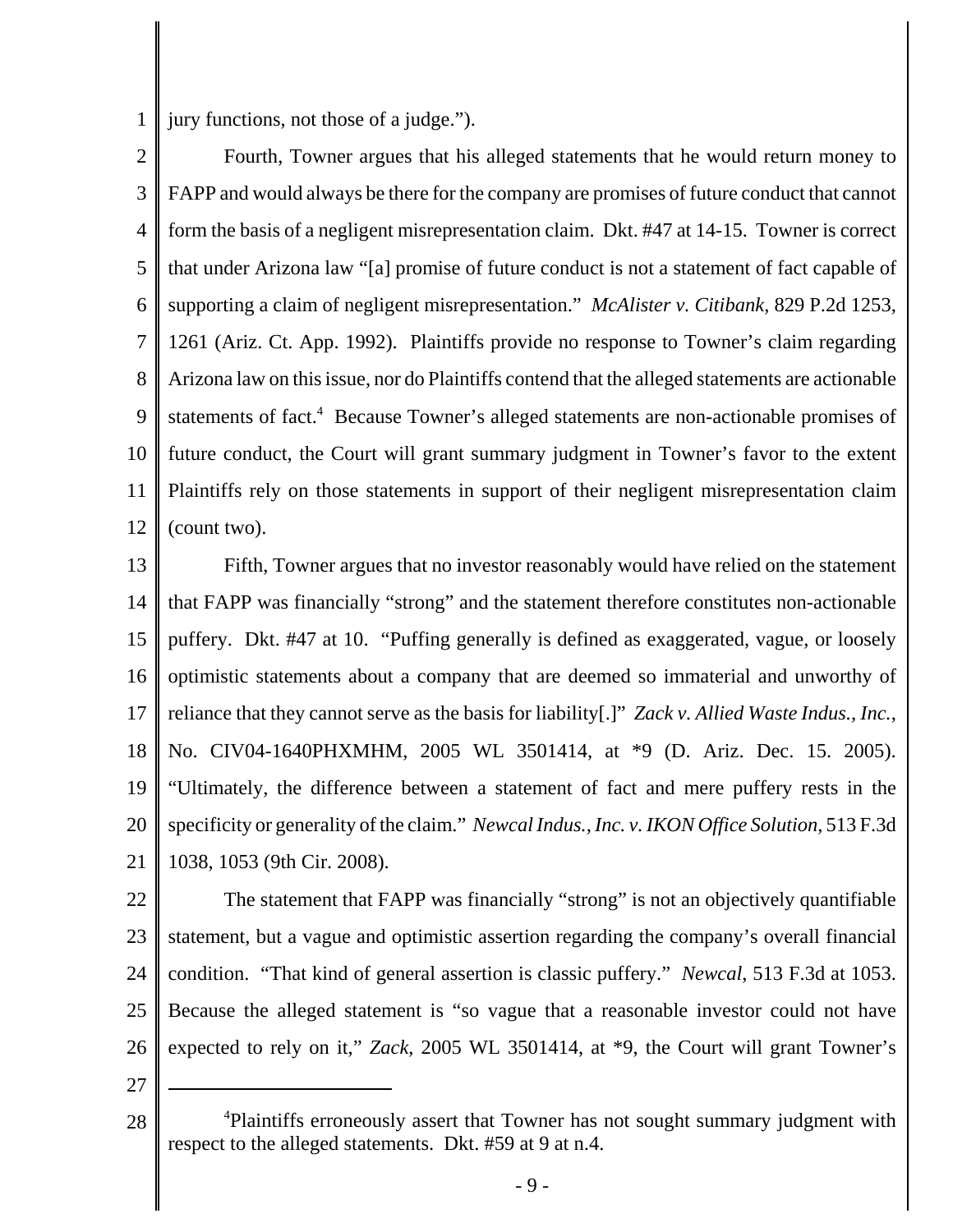1 2 3 4 5 6 7 8 9 10 summary judgment motion with respect to this issue. *See In re Cable & Wireless, PLC*, 332 F. Supp. 2d 896, 901 & n.6 (E.D. Va. 2004) (statement that company had "strong finances" is mere puffery); *see also N. Valley Partners, LLC v. Jenkins*, No. 101957/08, 2009 WL 1058126, at \*7 (N.Y. Sup. Ct. Apr. 14, 2009) (company and management were "strong"); *In re Lab. Corp of Am. Holdings*, No. 1:03CV591, 2006 WL 1367428, at \*10 (M.D.N.C. May 18, 2006) (company's competitive position had "never been stronger"); *Ziegler v. Findlay Indus., Inc.*, 464 F. Supp. 2d 733, 739 (N.D. Ohio 2006) (company was in "good financial shape"); *YTD Indus. v. Dow Chem. Co.*, No. CV-05-08881-SGL (AJWx), 2008 WL 4184649, at \*12-16 & n.5 (C.D. Cal. Aug. 29, 2008) (company was "doing well" and was "highly successful").

11 12 13 14 15 16 17 18 19 20 21 22 23 24 25 26 27 28 Finally, Towner argues that any reliance on his alleged statements regarding the Reserve CET was not reasonably justified because Plaintiffs failed to investigate the \$2 million discrepancy between QuickBooks and the payment processing software prior to executing the Agreement. Dkt. #47 at 12-13, 15. Plaintiffs have presented evidence that when they came to work on November 19, 2004, they had no idea they would be entering into an agreement to purchase FAPP (Dkt. #52 ¶ 26), that they trusted Towner as a long-time friend and mentor (Dkt. #60 at 8, ¶ 24), that Towner told them the Agreement had been prepared by counsel and reviewed by an accountant (*id.* at 22, ¶ 2), and that Plaintiffs did not have access to FAPP's QuickBooks and did not know how to use that software prior to purchasing FAPP (*id.* at 25, ¶ 20). A jury reasonably could conclude from this evidence that Plaintiffs were justified in relying on Towner's alleged misrepresentations regarding the Reserve CET. *See Miller v. Mason-McDuffie Co. of S. Cal.*, 739 P.2d 806, 811-12 (Ariz. 1987) (en banc) (whether the plaintiff reasonably relied on a bank manager's apparent authority was a jury question even where the loan document contained "red flags" that should have alerted the plaintiff to a potential forgery); *Union Bank v. Safanie*, 427 P.2d 146, 151 (Ariz. Ct. App. 1967) (noting that "the general trend of the law in fraud cases is away from holding that a plaintiff, who fails to make his own investigation, may not recover"). The Court will deny summary judgment with respect to this issue. *See Rowe v. Bankers Life &*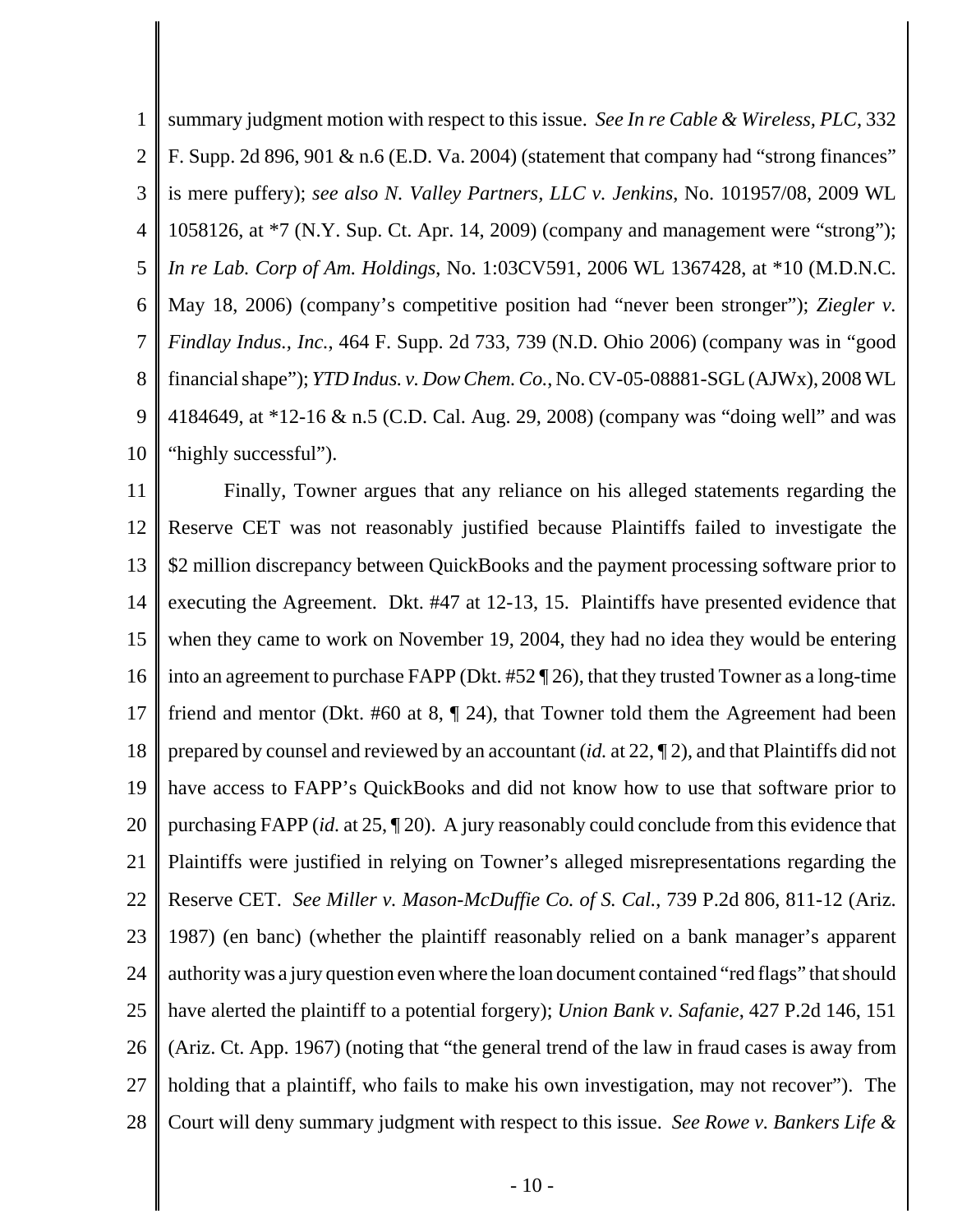1 2 3 *Cas. Co.*, No. CV-07-1281-PHX-MHM, 2008 WL 5156077, at \*8 (D. Ariz. Dec. 9, 2008) (denying summary judgment on fraud and negligent misrepresentation claims where there was a triable issue of reliance).

4

## **C. Breach of Fiduciary Duty.**

5 6 7 8 9 10 Plaintiffs assert in count three that Towner breached his fiduciary duties to FAPP by, among other things, (1) falsely accounting for the FTC settlement payment in a way that overstated FAPP's value, and (2) withdrawing \$2 million in merchant funds and falsifying the records of that distribution. Dkt. #1-2 ¶ 58. Plaintiffs further claim that Towner breached his duty of loyalty by taking a complete copy of FAPP's payment processing software when he left. Dkt. #52 ¶ 50.

11 12 13 14 15 16 17 18 Towner argues that because he owed fiduciary duties to FAPP, not Plaintiffs, and because FAPP itself suffered no harm from the alleged overstatement of its value, summary judgment is proper with respect to this aspect of the breach of fiduciary duty claim. Dkt. #47 at 15-16; *see Brazlin v. W. Sav. & Loan Ass'n*, No. 91-0078-PHX-SMM, 1994 WL 374286, at \*7 (D. Ariz. Jan. 28, 1994) (breach of fiduciary duty claim belongs to the corporation). Plaintiffs make clear in their response that they are not relying on a "theory of overvalution." Dkt. #59 at 18. The Court will therefore grant Towner's summary judgment motion with respect to this issue.

19 20 21 22 23 24 25 26 27 28 Towner further argues that he is entitled to summary judgment on the claim that he breached his fiduciary duties to FAPP by withdrawing \$2 million in merchant funds because that withdrawal was properly reflected on FAPP's books as a company reserve. Dkt. #47 at 16. Plaintiffs contend that they are entitled to summary judgment on count three because Towner clearly breached his fiduciary duties to FAPP by withdrawing \$2 million in merchant funds in an attempt to hide money from the FTC, by selling FAPP for \$7 million rather than the negotiated \$5 million purchase price, and by taking a copy of FAPP's payment processing software when he left the company. Dkt. #51 at 7-9. The parties vigorously dispute whether the "business judgment rule" applies to Towner's alleged conduct and, if so, whether there is sufficient evidence to overcome the presumption of good faith afforded by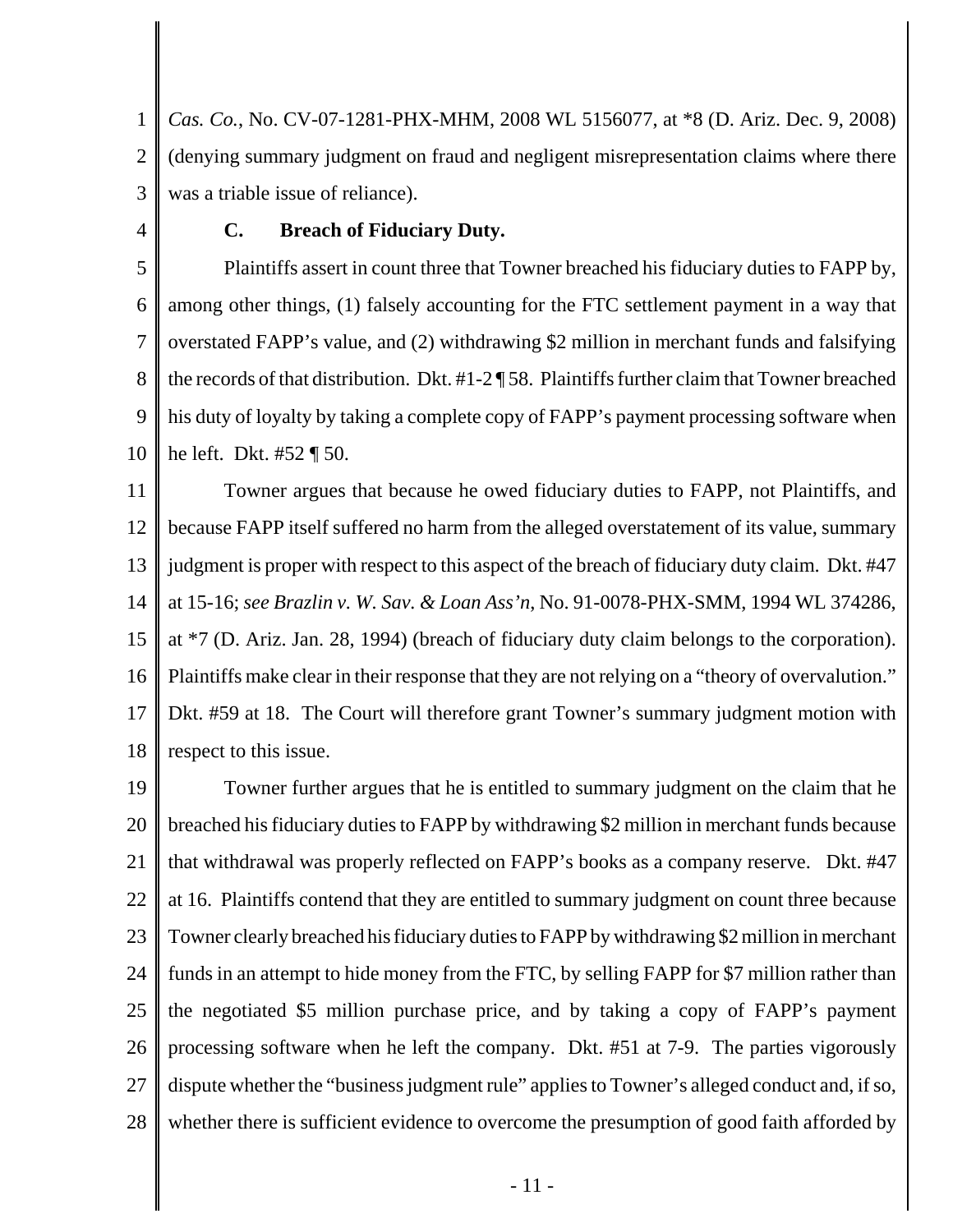1 2 that rule. Dkt. ##51 at 8-9, 57 at 6-7, 62 at 5-7; *see* A.R.S. § 10-830(D); *Shoen v. Shoen*, 804 P.2d 787, 794 (Ariz. Ct. App. 1990) (discussing the business judgment rule).

3 4 5 6 7 8 9 10 11 12 13 14 15 16 Having considered the parties' arguments, and having reviewed the evidence presented in support thereof, the Court concludes that whether Towner's conduct constitutes a breach of fiduciary duty "is a question of fact to be decided by the trier of fact 'based on a consideration of all the circumstances of the case.'" *Sec. Title Agency, Inc. v. Pope*, 200 P.3d 977, 989 (Ariz. Ct. App. 2009); *see FDIC v. Jackson*, 133 F.3d 694, 700 (9th Cir. 1998) (reversing summary judgment under the business judgment rule because the "determination whether a corporate director has properly discharged his duties is a question of fact"); *see also Kadish v. Phx.-Scotts. Sports Co.*, 466 P.2d 794, 797 (Ariz. Ct. App. 1970) ("Whether a corporate expenditure is for a corporate purpose is normally a question of fact."); *In re Hechinger Inv. Co. of Del.*, 327 B.R. 537, 549 (D. Del. 2005) (whether a corporate officer breached his duty of loyalty "is a fact-dominated question, the answer to which will necessarily vary from case to case") (citation omitted). The Court will deny summary judgment with respect to all aspects of the breach of fiduciary duty claim (count three) except Plaintiffs' assertion that Towner overstated FAPP's value.

17

#### **D. A.R.S. § 10-640.**

18 19 20 21 22 23 24 25 26 27 28 Plaintiffs allege in count four that Towner's withdrawal of \$2 million from FAPP in May 2004 constitutes a wrongful distribution in violation of A.R.S. § 10-640. Dkt. #1-2 ¶¶ 62-64. Section 10-640(C) prohibits a board of directors from making certain distributions to shareholders. Specifically, a distribution shall not be made if, after it is given effect, (1) the corporation would not be able to pay its debts as they become due in the usual course of business (the "equity insolvency test"), or (2) the corporation's total assets would be less than the sum of its total liabilities (the "balance sheet test"). A.R.S. § 10-640(C)(1)-(2); *see Paratransit Risk Retention Group Ins. Co. v. Kamins*, 160 P.3d 307, 315 (Colo. Ct. App. 2007) (discussing similar Colorado statute). Plaintiffs assert violations of section 10-640 under both the equity solvency test and the balance sheet test, alleging that after the \$2 million was distributed to Towner, "FAPP could no longer pay its debts as they came due,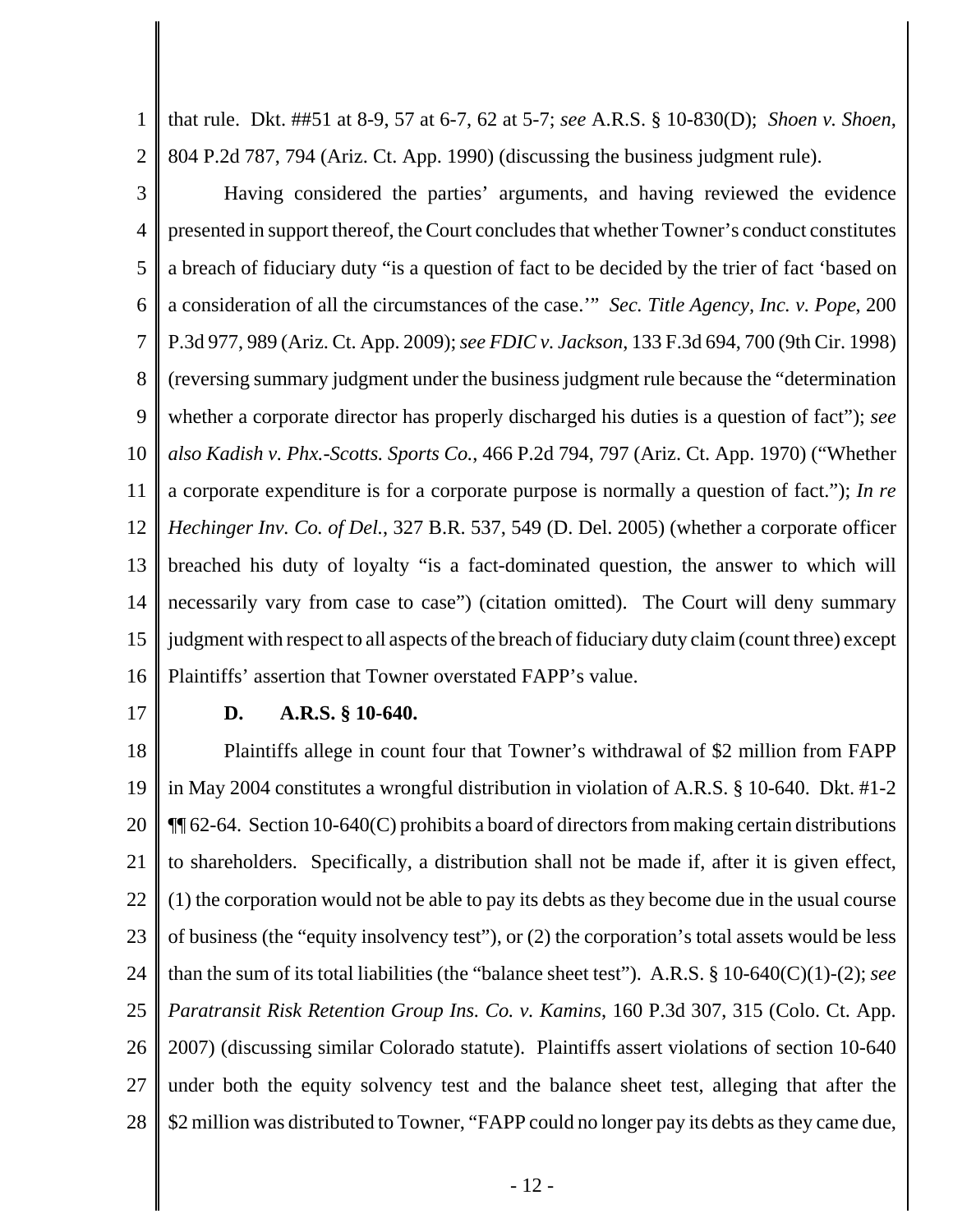1 and the sum of FAPP's total liabilities was greater than its total assets." Dkt. #1-2 ¶ 63.

2 3 4 5 6 7 8 Towner cites *Kamins* for the proposition that the balance sheet test is not applicable where the corporation is owned by a sole shareholder. Dkt. #47 at 6. Towner is correct that the balance sheet test was not at issue in *Kamins* (*see* 160 P.3d at 315), but nowhere in its decision did the *Kamins* court state that this was because the defendant was the corporation's sole shareholder. Towner cites no other case law, from Arizona or elsewhere, in support of his proposition. The Court will deny summary judgment to the extent Towner contends that the balance sheet test does not apply to count four.

9 10 11 12 13 14 15 Towner violated section 10-640, Plaintiffs contend, because the \$2 million he took from FAPP constitutes a "distribution" and FAPP was rendered insolvent given that it had no offsetting account receivable on its books. Dkt. #51 at 10-13. Towner claims that Plaintiffs have not shown that FAPP was insolvent; that is, that the company was not able to pay its debts as they came due. Dkt. #47 at 6-7. The Court need not decide this issue because there are genuine issues of fact as to whether the \$2 million transaction constitutes a "distribution" for purposes of section 10-640.

16 17 18 19 20 21 22 23 24 25 26 27 28 Towner has testified that the \$2 million was not a stockholder distribution, but instead was a transfer to a "reserve account" to ensure that FAPP had funds available to operate if its bank accounts were frozen as a result of the FTC litigation. Dkt. #50-2 at 40, 42; *see* Dkt. #58 ¶¶ 7-12. Towner's expert witnesses have testified that the \$2 million was treated as an account receivable owed by Towner to FAPP and therefore remained a FAPP asset. Dkt. #52-3 at 33-34, 38-39. Plaintiffs' own expert has testified that the transaction "was not treated as a distribution" by Towner. Dkt. #50-1 at 29. Plaintiffs assert that any labels affixed to the transaction are not dispositive because multiple factors must be considered in determining whether a purported "loan" to a shareholder is actually a distribution. Dkt. #51 at 10-11 (citing *Alterman Foods, Inc. v. United States*, 505 F.2d 873, 877 (5th Cir. 1974)). Plaintiffs further assert that each of these factors establish that the \$2 million transaction was a distribution. *Id.* at 11. Towner counters that the transaction has never been characterized as a "loan" and that a factual dispute exists as to whether the transaction was a distribution.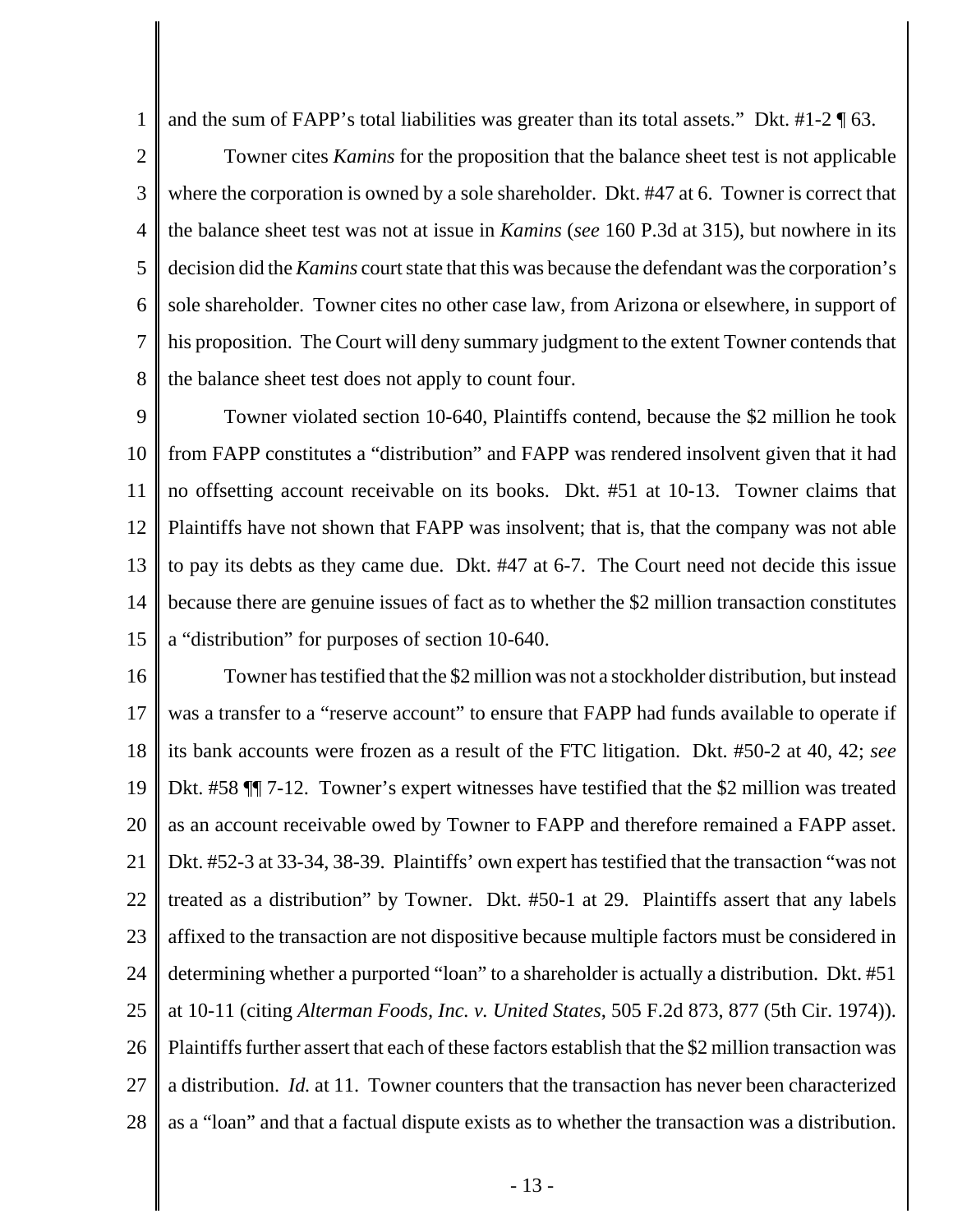1 Dkt. #57 at 11.

2 3 4 5 6 7 8 9 10 11 12 The Court cannot, on the present record, conclude as a matter of law that the \$2 million transaction was a distribution for purposes of section 10-640. Nor is it entirely clear from the record that Towner would be liable for the alleged distribution under A.R.S. § 10-833. Section 10-833(A) makes a director "personally liable to the corporation for the amount of the distribution that exceeds what could have been distributed without violating §10-640 . . . if it is established that the director's duties were not performed in compliance with §10-830," which in turn requires a director to act in "good faith." *See* A.R.S. §10-  $830(A)(1)$ . Plaintiffs assert that Towner "violated the standard of conduct for directors contained in A.R.S. § 10-830" (Dkt. #51 at 13), but provide no argument or legal authority in support of this assertion. The Court will deny summary judgment on the claimed violation of A.R.S. § 10-640 (count four).

13

## **E. Fraud in the Execution.**

14 15 16 17 Plaintiffs assert in count six of the complaint a claim for fraud in the execution. Plaintiffs allege that "[d]ue to fraud by Defendant or mutual mistake by the parties, the purchase price was stated in the Agreement as \$7,000,000 instead of the agreed \$5,000,000." Dkt. #1-2 ¶ 75.

18 19 20 21 Towner argues that the "conscious ignorance" doctrine precludes Plaintiffs from establishing mutual mistake by the parties. Dkt. #47 at 12-13. Plaintiffs agree that, contrary what is alleged in the complaint (Dkt. #1-2 ¶ 75), count six is not based on mutual mistake. Dkt. #59 at 15.

22 23 24 Towner further argues that the claim fails to the extent it is based on a theory of fraud because Plaintiffs were aware of the stated \$7 million purchase price when they executed the Agreement. Dkt. ##47 at 13-14, 61 at 10. The Court agrees.

25 26 27 28 There is a significant difference between misrepresentations giving rise to a claim for "fraud in the inducement" and those supporting a "fraud in the execution" claim. "The former induces a party to assent to something he otherwise would not have; the latter induces a party to believe the nature of his act is something entirely different than it actually is." *Sw.*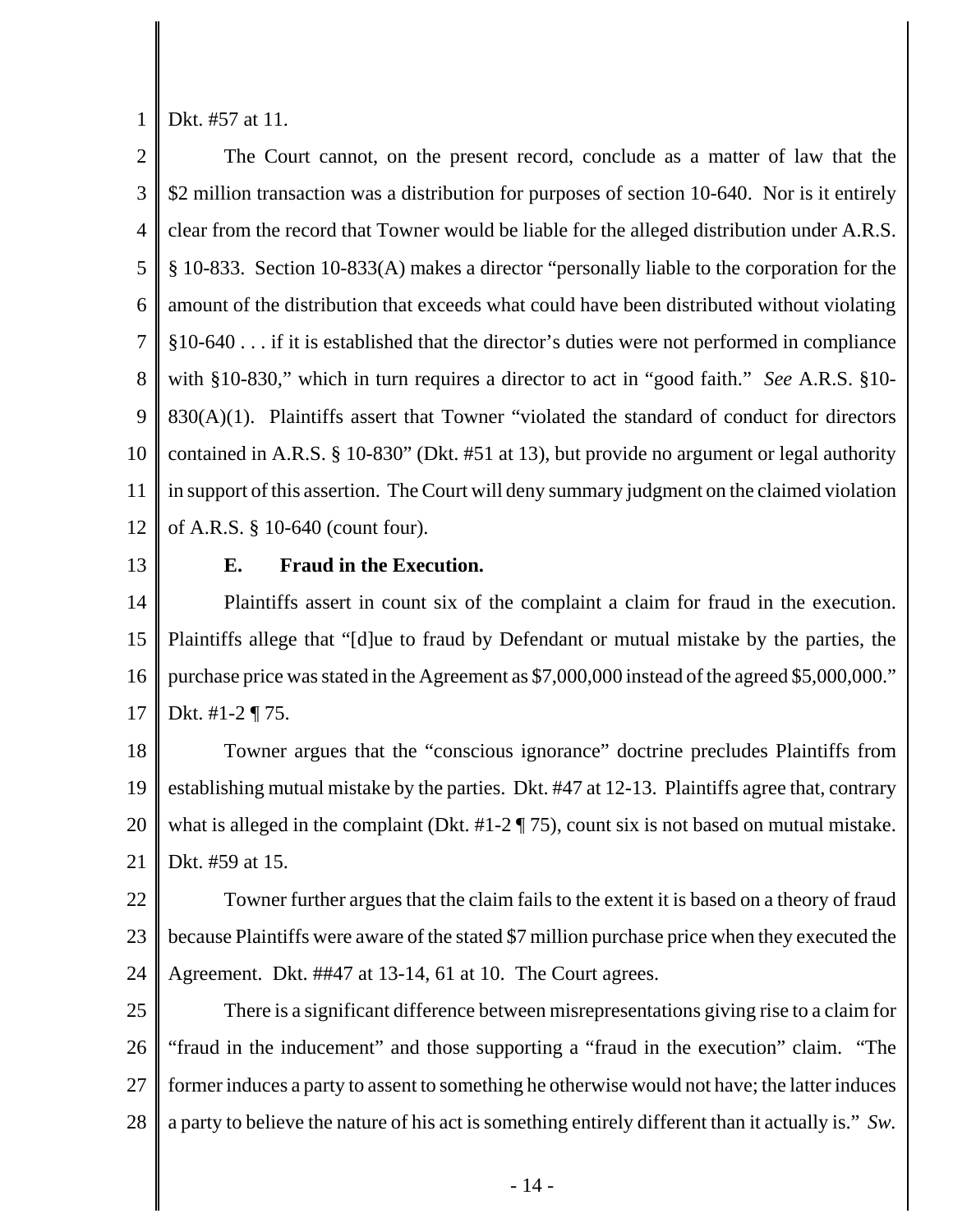1 2 3 4 5 6 7 8 9 10 11 12 13 14 *Adm'rs, Inc. v. Rozay's Transfer*, 791 F.2d 769, 774 (9th Cir. 1986); *see generally* Restatement (Second) of Contracts §§ 163-64 (1981). Fraud in the execution occurs when a person "signs a document reasonably believing it is something quite different than it is[.]" *Operating Eng'rs Pension Trust v. Gilliam*, 737 F.2d 1501, 1504 (9th Cir. 1984); *see Hetchkop v. Woodlawn at Grassmere, Inc.*, 116 F.3d 28, 32 (2d Cir. 1997) ("Proof that a party secretly substituted one type of document for another is evidence of fraud in the execution."); *Iron Workers' Local No. 25 Pension Fund v. Nyeholt Steel, Inc.*, 976 F. Supp. 683, 689 (E.D. Mich. 1997) (fraud in the execution involves a person believing "he is not assenting to any contract or that he is assenting to a contract entirely different from the proposed contract"); *Doug Brady, Inc. v. N.J. Bldg. Laborers Statewide Funds*, No. 07-5122 (HAA), 2009 WL 349147, at \*7 (D.N.J. Feb. 11, 2009) (contracting party "duped by a baitand-switch" is a victim of fraud in the execution); *Pedersen v. Bibioff*, 828 P.2d 1113, 1119 (Wash. Ct. App. 1992) (fraud in the execution is "fraud that goes to the nature of the instrument itself").

15 16 17 18 19 20 21 22 23 24 Plaintiffs do not dispute that they knew the contract's purchase price had been changed from the \$5 million to \$7 million. Dkt.  $\#1-2 \P 26$ , 52  $\P 31$ , 60  $\P 42$ . Nor do Plaintiffs assert that they were duped into believing they were signing something other than an agreement to purchase FAPP. Towner's alleged misrepresentation that the additional \$2 million constituted equity in FAPP may support a claim for fraudulent inducement (count one), but it cannot form the basis for fraud in the execution (count six). *See McCaddin v. Se. Marine Inc.*, 567 F. Supp. 2d 373, 380 (E.D.N.Y. 2008) ("'Fraud in the 'inducement' indicates a misrepresentation that goes to the subject matter underlying the transaction, but does not challenge the fact that an agreement of some kind was reached'") (citation omitted). The Court will grant Towner's summary judgment motion with respect to count six.

25

#### **H. Constructive Trust and Accounting.**

26 27 28 Towner seeks summary judgment on the derivative constructive trust and accounting claim on the ground that Plaintiffs have failed to establish an underlying claim. Dkt. #47 at 15. Because summary judgment will be denied with respect to most of Plaintiffs' claims, the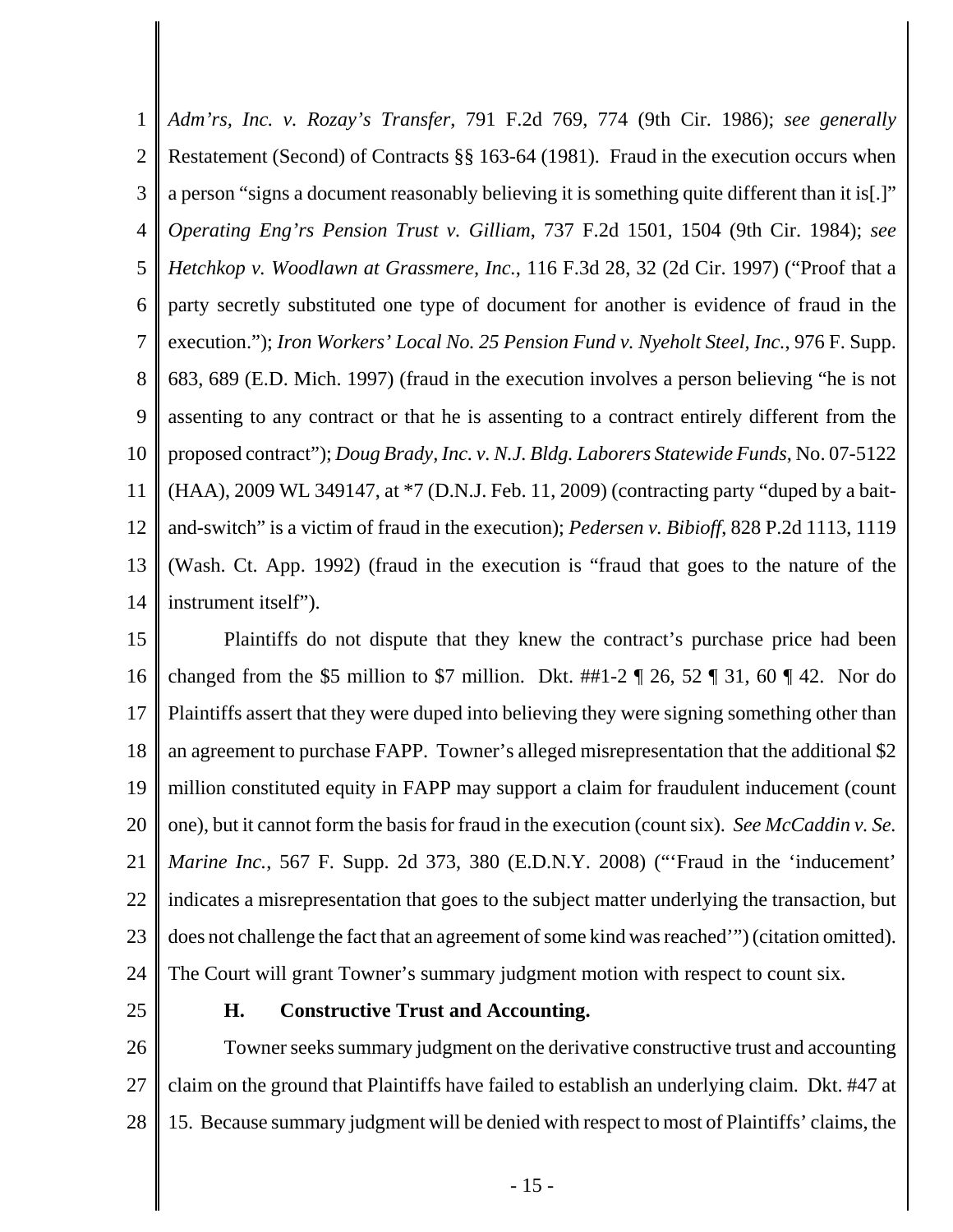1 2 Court will deny Towner's request for summary judgment on the constructive trust and accounting claim (count seven).

3

# **G. The** *Bangor Punta* **Doctrine.**

4 5 6 7 8 9 10 11 12 13 14 15 16 Towner contends that Plaintiffs' claims are barred by the *Bangor Punta* doctrine. Dkt. #47 at 16-17. That doctrine provides that "a shareholder may not complain of acts of corporate mismanagement if he acquired his shares from those who participated or acquiesced in the allegedly wrongful transactions." *Bangor Punta Operations, Inc. v. Bangor & Aroostook R.R. Co.*, 417 U.S. 703, 710 (1974). As Towner himself recognizes (Dkt. #47 at 17), the doctrine applies only where there is no allegation that "the purchase transaction was tainted by fraud or deceit." *Bangor Punta*, 417 U.S. at 711. This is so because a fraud perpetrated in the purchase transaction itself "would indicate that the purchaser did not receive[] all that he or she had bargained for" when obtaining the corporation. *UCAR Int'l Inc. v. Union Carbide Corp.*, No. 00CV1338(GBD), 2004 WL 137073, at \*7 (S.D.N.Y. Jan. 26, 2004). Given that Plaintiffs' fraudulent inducement claim has survived summary judgment, the *Bangor Punta* doctrine does not apply. The Court will deny Towner's summary judgment motion with respect to this issue.

17 **III. Towner's Counterclaims.**

18 19 20 21 22 Towner's counterclaims primarily relate to a software addendum the parties executed on November 19, 2004. Pursuant to the addendum (1) Towner was entitled to retain a complete copy of FAPP's payment processing software and environments and (2) in exchange for consulting services, Plaintiffs were required to pay Towner ten cents per transaction for a period of three years. The addendum provides, in its entirety:

23 24 25 26 Seller agrees purchaser is the sole owner of all payment processing software and environments to use as the sellers [sic] discretion. Seller will retain a copy of all software and processing environments to use at the sellers discretion. Purchaser agrees to pay a fee of ten cents (\$0.10) per transaction to sellers Company for a period of thirty six (36) months for transaction and consulting fees. A transaction is defined as any transaction successfully accepted by the web application software.

27 Dkt. #52-2 at 147.

28 Towner alleges that Plaintiffs have refused to provide him with a complete copy of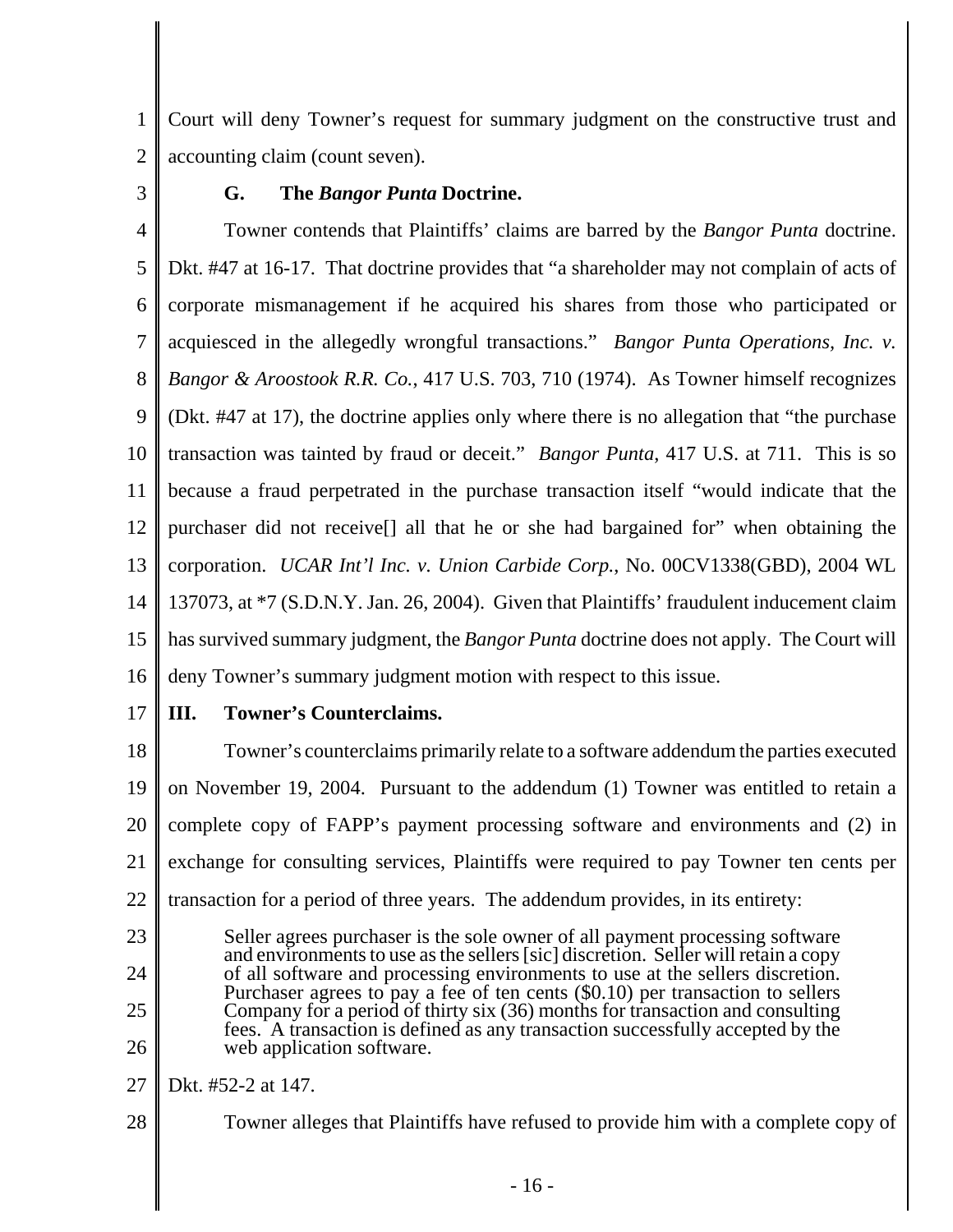1 2 3 4 5 6 7 8 the payment processing software and environments and stopped paying him consulting and transaction fees in November 2006. Dkt. #15 ¶¶ 29-33. Towner asserts six counterclaims: breach of contract for failure to pay fees, breach of contract for failure to deliver software, an alternative breach of contract claim relating to FAPP's purchase price, breach of the implied covenant of good faith and fair dealing, indemnification, and constructive trust and accounting. *Id.* ¶¶ 35-75. Plaintiffs seek summary judgment on all claims except the alternative breach contract claim (count three). Plaintiffs also seek summary judgment on Towner's request for an award of punitive damages. Dkt. #51 at 2, 13-17.

9

## **A. Breach of Contract – Failure to Pay Fees (Count One).**

10 11 12 Plaintiffs contend that count one fails because Towner did not provide consulting services and Plaintiffs therefore were not obligated to continue paying fees to Towner. Dkt. #51 at 13. Genuine issues of fact preclude summary judgment on count one.

13 14 15 16 17 18 19 20 21 22 23 24 25 26 Bonfiglio has testified that on numerous occasions in 2005 and 2006, "Towner refused to provide consultations and consulting services to FAPP." Dkt. #52-2 at 133, ¶ 3. Bonfiglio notes one instance in November 2006 where Towner refused to assist in negotiating a dispute with one of FAPP's largest merchants, Media Pay, until Plaintiffs agreed to pay him more money if the negotiations proved successful. *Id.* ¶ 2. Towner has testified that he simply demanded that Plaintiffs continue to pay him regular consulting and transaction fees as a condition of contacting Media Pay. Dkt. #58-4 at 51, ¶ 16. Towner has further testified that, after the sale of FAPP, he assisted Plaintiffs with questions related to FAPP's accounting and taxes, helped with banking negotiations and merchant reserve management, and suggested new sales techniques and pricing. Towner states that he "never refused to provide consulting services to Plaintiffs." *Id.* Given this conflicting testimony, the jury must decide whether Towner refused to provide consulting services and, if so, whether he did so before or after Plaintiffs stopped paying him fees. The Court will deny Plaintiffs' summary judgment motion with respect to count one.

27

#### **B. Breach of Contract – Failure to Provide Software (Count Two).**

28

Plaintiffs contend that count two fails because Towner received a complete copy of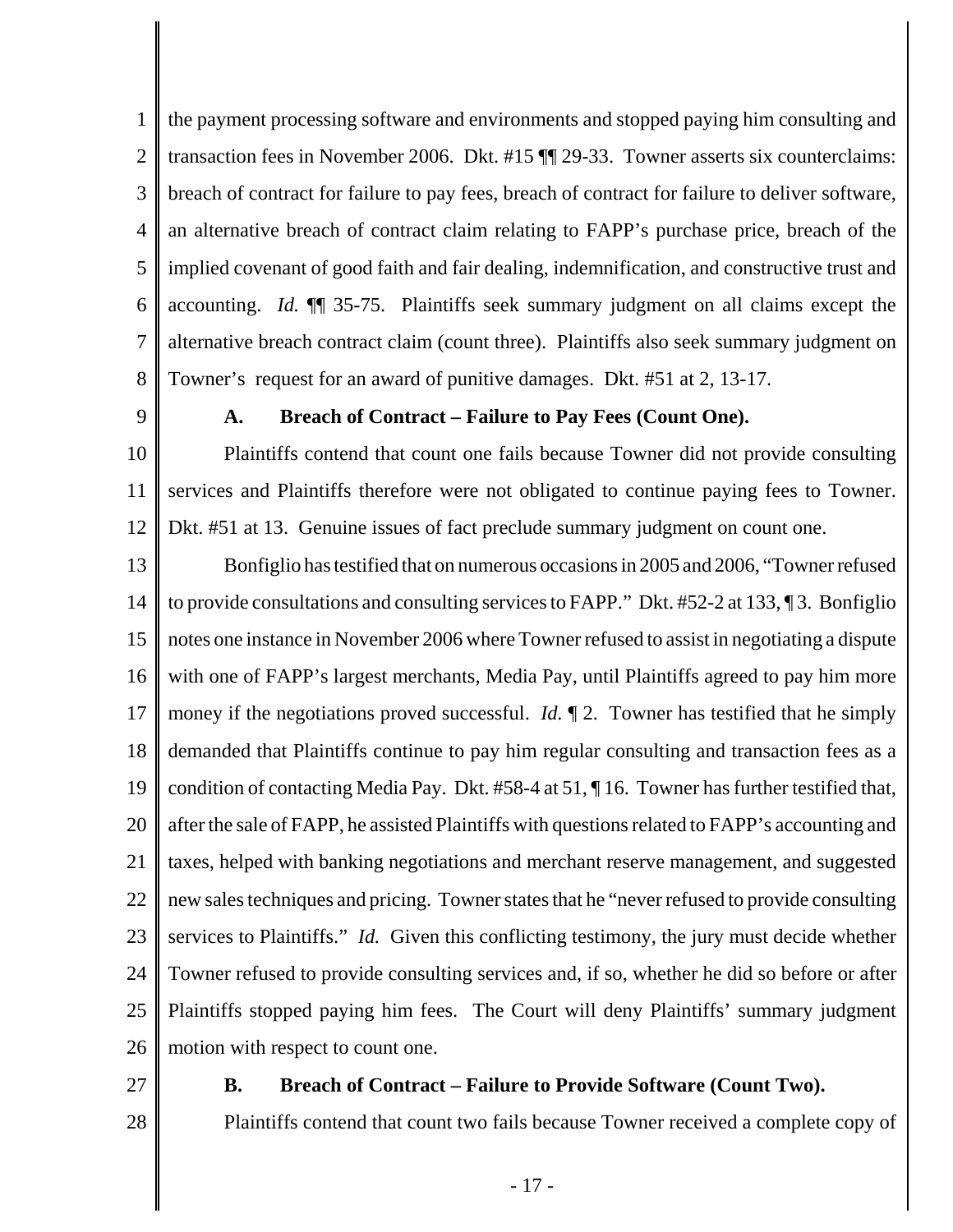1 2 3 4 5 6 7 8 the FAPP payment processing software and environments and Plaintiffs therefore did not breach the software addendum. Dkt. #51 at 14-15. Towner has presented evidence that the software Plaintiffs provided to him did not work and was incomplete because it did not include all source code. Dkt. #58 ¶¶ at 22, ¶ 72; at 29, ¶¶ 37-38; Dkt. #58-4 at 51, ¶ 20; Dkt. #58-5 at 12, 15-17, 24. Towner also has testified that he "never received the environments" (i.e., hardware) from Plaintiffs. Dkt. #58-4 at 51, ¶ 19; Dkt. #58-7 at 54. This evidence is sufficient to create a triable issue as to whether Plaintiffs breached the software addendum.

9 10 11 12 13 14 15 16 17 18 19 20 21 22 23 Plaintiffs further contend that count two fails because Towner has no evidence that he was damaged. Dkt. #51 at 15. In a July 2006 e-mail to Bonfiglio and Kirchhefer, Towner specifically complained that the delays in getting all source code for the processing software were costing him "large sums of money." Dkt. #58-5 at 12. Towner also has testified that he invested more than \$1 million in a payment processing company, FastLane, Inc., that failed due to Plaintiffs' refusal to provide the FAPP processing software and environments required by the software addendum. Dkt. #58-4 at 51-52, ¶ 21; Dkt. #58-7 at 59. This evidence is sufficient to survive summary judgment on the issue of damages. *See Sarwick Motor Sales, Inc. v. Husband*, 426 P.2d 404, 407-08 (Ariz. Ct. App. 1967) (plaintiff's testimony regarding the value of his property sufficient to support verdict for actual damages); *Jackson v. Pressnell*, 506 P.2d 261, 262 (Ariz. Ct. App. 1973) (same); *see also Gorman v. Wolpoff & Abramson, LLP*, 552 F.3d 1008, 1033 (9th Cir. 2009) (plaintiff's testimony regarding harm resulting from negative credit reports was "sufficient evidence of causation and damages to survive summary judgment"); *Crowe v. BellSouth Telecomms., Inc.*, No. 3:08cv179-WC, 2009 WL 1850189, at \*4 (M.D. Ala. June 26, 2009) (same).

24 25 26 27 Plaintiffs assert that Towner's testimony regarding damages is insufficient because it is not corroborated by other evidence. Dkt. #62 at 10. "This attack goes not to the admissibility but to the weight of the testimony." *Sarwick*, 426 P.2d at 408. The weighing of evidence is a jury function. *See Anderson*, 477 U.S. at 255.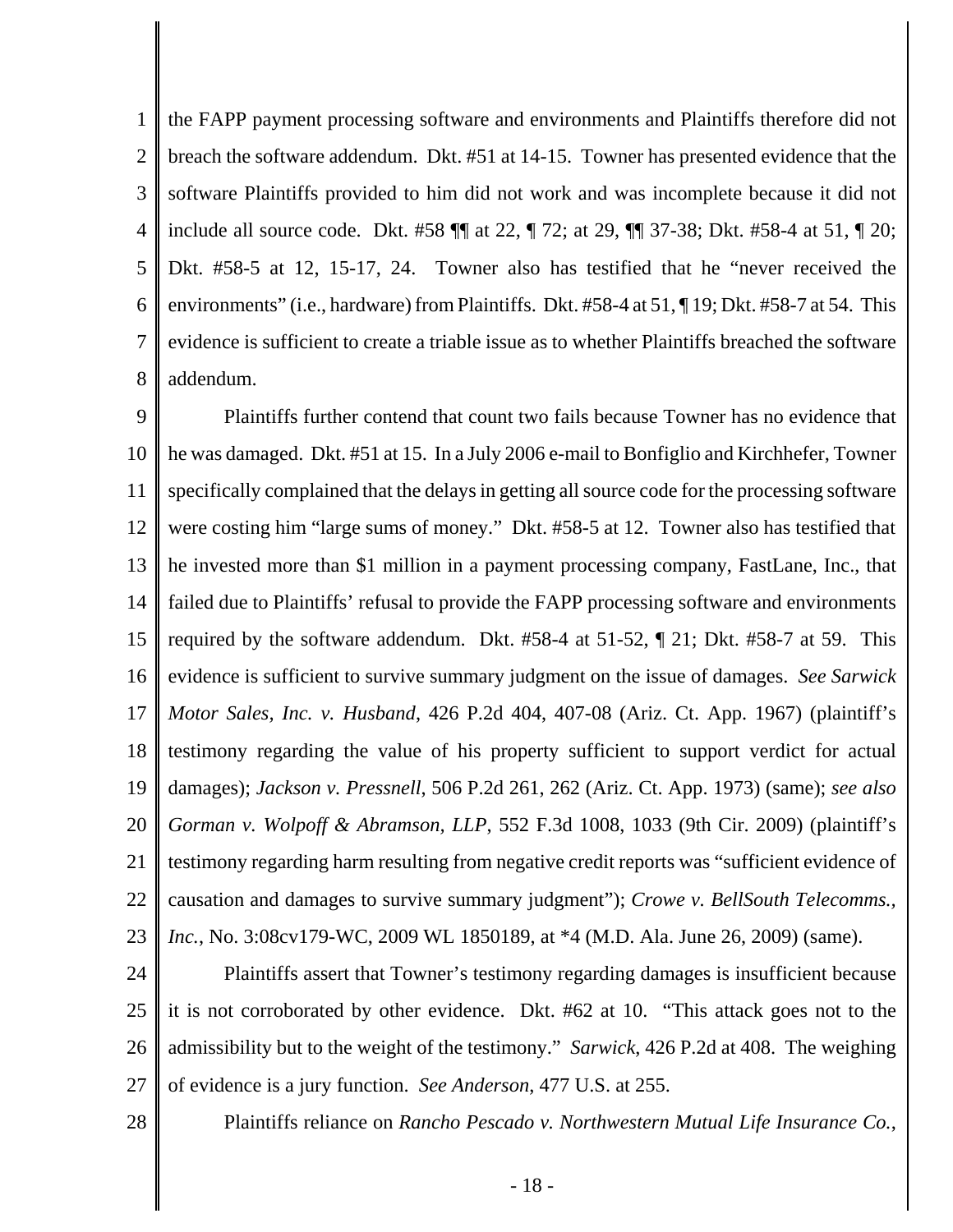1 2 3 680 P.2d 1235 (Ariz. Ct. App. 1984), is misplaced. *See* Dkt. ##51 at 15, 62 at 14. Towner's purported damages are not speculative lost future profits of FastLane, but the more than \$1 million "capital investment" he made in the company. Dkt. #58-7 at 59.

Towner has presented evidence from which a jury reasonably could conclude that Plaintiffs breached the software addendum thereby causing Towner damages. The Court will deny Plaintiffs' summary judgment motion with respect to count two.

7 8

9

10

11

4

5

6

# **C. Breach of Implied Covenant of Good Faith & Fair Dealing (Count Four).**

Plaintiffs seek summary judgment on count four on the ground that the underlying breach of contract claims fail as a matter of law. Dkt. #51 at 15. Because issues of fact preclude summary judgment on the breach of contract claims, the Court will deny Plaintiffs' motion with respect to the claim for breach of the covenant of good faith and fair dealing.

12 13

# **D. Indemnification (Count Five).**

14 15 16 17 18 19 20 Towner alleges in count five that he is entitled to indemnification pursuant to FAPP's articles of incorporation and A.R.S. § 10-852. Dkt. #15 at 17-18. Plaintiffs contend that FAPP has no obligation to indemnify Towner because he breached fiduciary duties owed to the company and violated A.R.S. § 10-640. Dkt. ##51 at 15-16, 62 at 12. As explained more fully above (*see* sections II(C), (E)), there are triable issues with respect to Plaintiffs' claims for breach of fiduciary duty and violation of section 10-640. Summary judgment on Towner's indemnification claim will therefore be denied.

21

22

23

24

25

26

27

28

## **E. Constructive Trust and Accounting (Count Six).**

Plaintiffs assert that no basis exists for a constructive trust or an accounting because Towner's breach of contract claim for unpaid fees (count one) fails as a matter of law. Dkt. #51 at 14. Because the Court will deny summary judgment on the breach of contract claim, summary judgment is not appropriate on the constructive trust and accounting claim.

# **F. Punitive Damages.**

Towner does not oppose Plaintiffs' motion with respect to his request for an award